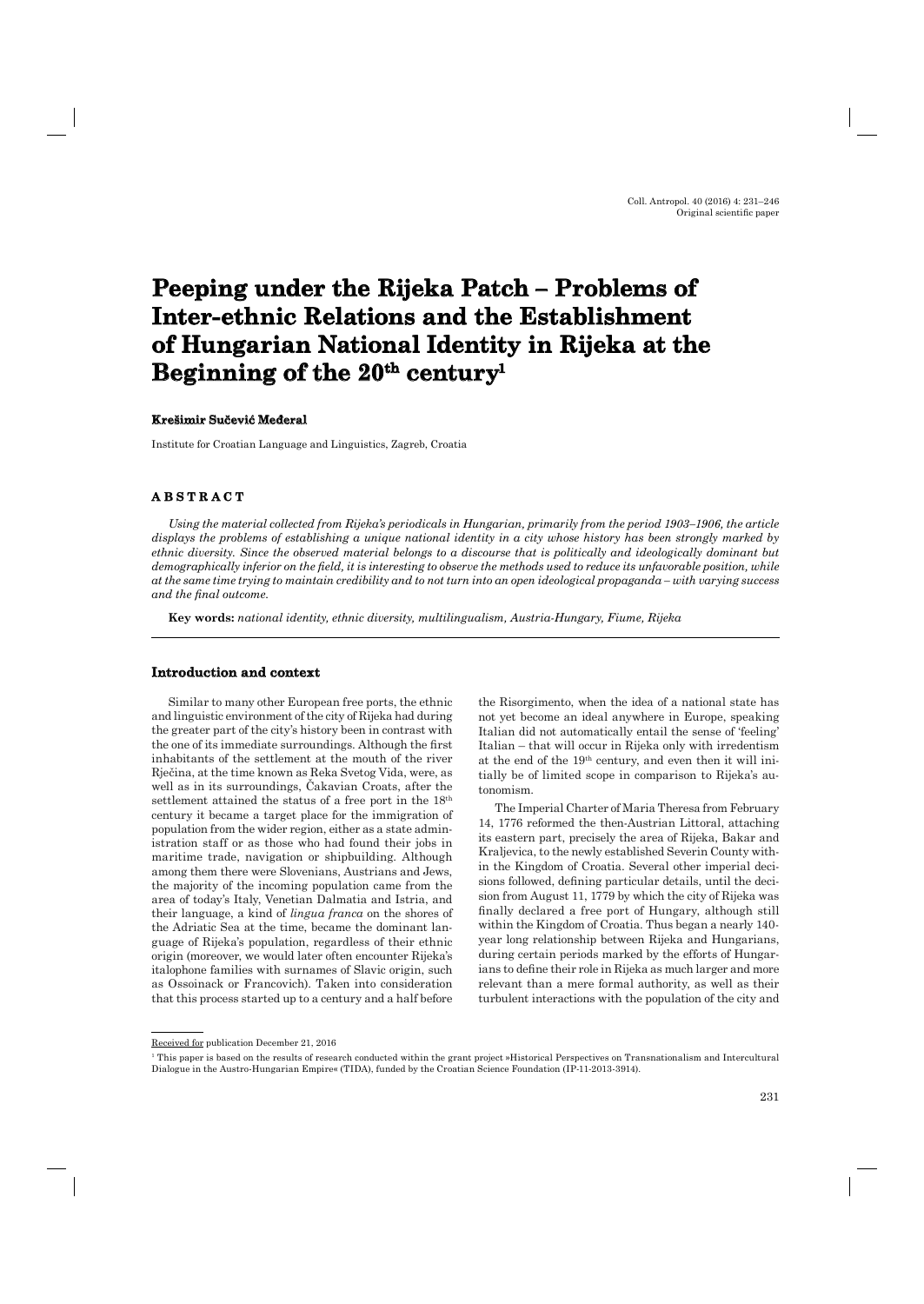its surroundings. In 1787 the Emperor Joseph II singled out Rijeka, Bakar and Vinodol districts into a separate administrative unit, the Hungarian Littoral, where, however, as in the entire state, the official language became German. The period of the Napoleonic conquest followed, along with the establishment of the Illyrian Provinces in 1809. After they were abolished, the city of Rijeka was an imperial provisorium for 10 years, until 1822, when the Hungarian Littoral was re-established. By that time, however, the ethnic feelings have already changed and a nationalist thought started to strengthen in Croatia, along with the ideas of joining the Hungarian Littoral to the other areas under ban's authority. The italophone population of Rijeka, fearing assimilation, saw the Hungarian government as its patron, enthusiastically supporting the idea of the Hungarian Littoral as a defense against Croatian pretensions. That was the time when many italophone citizens of Rijeka started to identify themselves as Hungarians in order to strengthen their loyalty to the Crown of St. Stephen (while still remaining speakers of Italian). Half a century later, by the redefinition of Hungarian identity in post-Compromise Hungary, it will cause new difficulties in reshuffling the ethno-linguistic identity paradigm of Rijeka and its inhabitants. In the first half of the 19<sup>th</sup> century, however, the Hungarian authority in Rijeka was strong enough to save the distinguished identity of the city from Croatian aspirations, while at the same time distant and weak enough to be unable to carry out Hungarian assimilation. The situation changed in 1848 with the breakout of the Hungarian revolution. The awakened ethnic fervor of Hungarians found its aspirations towards Rijeka in Kossúth's cry »To the sea, Hungarians!«, clearly indicating that the vision of a future independent Hungarian nation state must include Rijeka as well. At that time Kossúth, aware of the diversity of Hungary's ethnic picture, defined the concept of »political Hungarianness«, that is, the idea by which the entire Hungary was a home of only one nation, the Hungarian one, which, although multilingual, still could not allow language differences to be the basis or reason for separate national identities. In other words, Kossúth's concept of national identity was similar to the one existing today in France. After the imperial government had crushed the Hungarian revolution, the Croatian ban's troops marched into Rijeka and declared the abolition of the Hungarian Littoral and its unification with the motherland. Although Rijeka remained under Croatian occupation until 1867, the Croatian influence on the city's identity did not last long – when Bach's absolutism was introduced, a powerful wave of Germanization took over again.

In 1867 the Habsburg Monarchy was reformed and Rijeka was awarded to the Hungarian part. The next year the Croatian-Hungarian Settlement created an autonomous Kingdom of Croatia and Slavonia within Kingdom of Hungary. At that time Rijeka was economically much stronger than the rest of Croatia – the industrial production of the city alone equaled the half of the entire Croatian production. For this reason – as well as due to the

aforementioned resistance to Croatian occupation of 1848 – the aspirations of the majority of the city's population were to exclude Rijeka from Croatia and affiliate it directly with Hungary, which had the reputation of the protector of the city's autonomous rights yet from the period of the Hungarian Littoral. The authorities in Vienna left the Rijeka question to be arranged by a mutual agreement of Croatia and Hungary. Since the agreement was not reached, the Rijeka question was defined by a temporary solution according to which the area of the city (more specifically, a strip of land between Kantrida and the mouth of Rječina) would be exempted from *ban*'s authority for ten years and will be governed directly from Pest. The provisorium would be renewed every 10 years and would have survived until the dissolution of Austria-Hungary, although after the 1883 negotiations between the Hungarian parliamentary delegation, the delegation of Croatia and the representatives of Rijeka, the Hungarian rule over the city was undisputed, the only thing left was to define certain internal issues.<sup>1</sup>

The period of some thirty years from the establishment of Rijeka's provisorium until the end of the 19th century is the period of Rijeka's urban and economic rise. Hungary bountifully showered its only port with investments: in 1873 the city was reached by two railways, one from Sveti Peter na Krasu (today's Pivka) and one from Karlovac, the existing port facilities were expanded and modernized, a new timber exporting port was built, electric street lighting introduced, a modern shipyard opened, by the end of the century the city will get its first trams... For the most of that time the mayor was Giovanni de Ciotta, an opportunistic Hungarophile, but above all a great local patriot. When once asked about the relationship with Croats, Ciotta stated he personally had nothing against Croats and wanted peaceful coexistence with them, but one should be aware that had Rijeka remained under Croatian rule, it would probably still have had only half a pier and the city would not have attained such commercial importance as it had under Hungarian governance. Although Hungarians never allowed the questioning of Rijeka's status as Hungarian port and the citizens of Rijeka as (political) Hungarians (until the end of the 19th century there was no wider opposition to that opinion among the italophone citizens of Rijeka either), the relationship between the two language communities was at that time mostly harmonious, partly because the number of ethnic Hungarians in Rijeka at the time was insignificant  $-$  only in 1910 it surpassed 10% of the population. Rijeka's Hungarians were mostly civil servants and railway workers with their families – in fact, the latter formed such a significant proportion of Rijeka's Hungarians that during the pre-election campaign in 1905 A Tengerpart newspaper stressed the importance of their vote for electing the pro-Hungarian candidate as the city representative in the Hungarian parliament.

Things started to change for the worse at the end of the 19th century. Firstly, by the decision of the State Railways in 1887 for a cargo track to be laid along Rijeka's water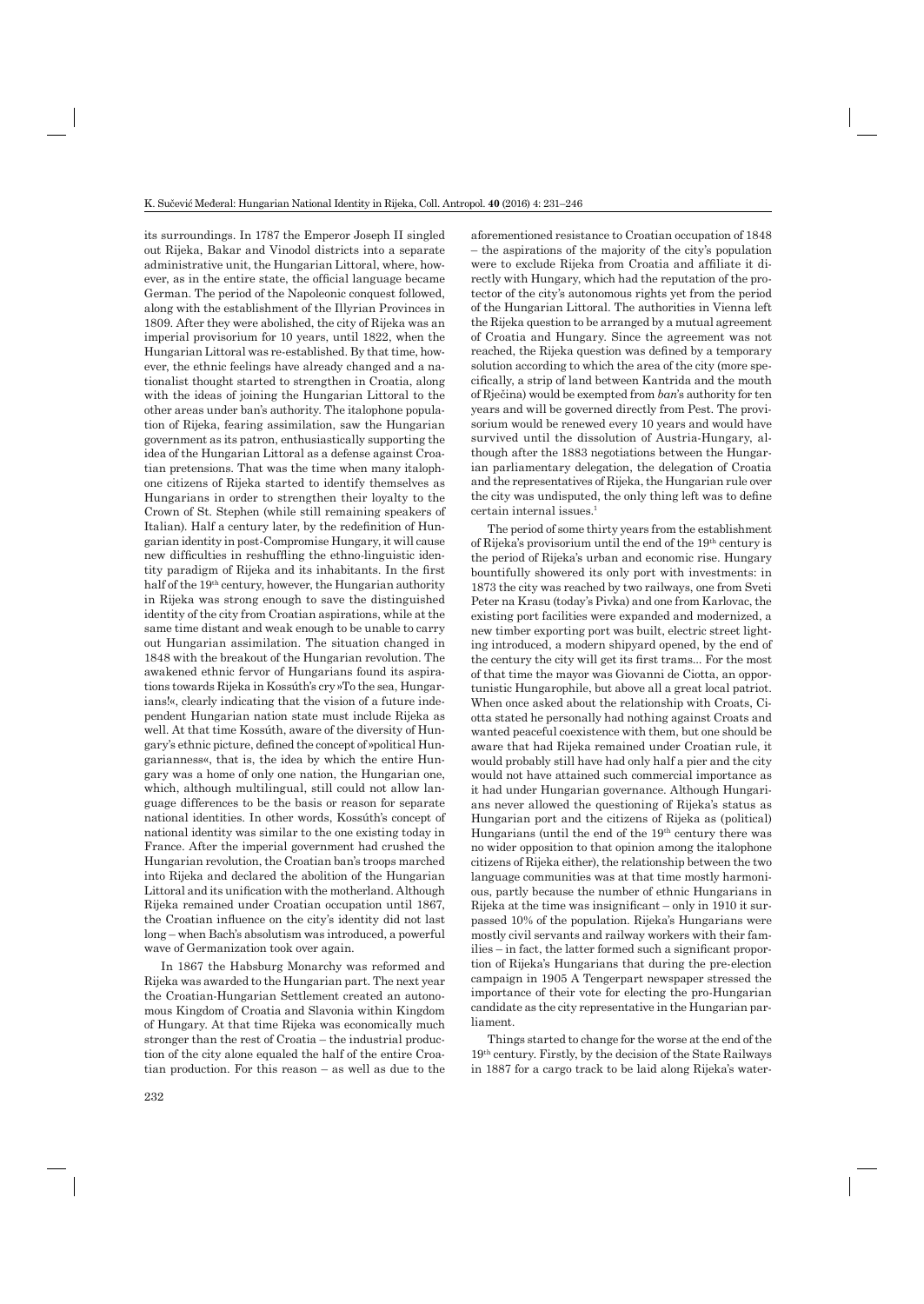front, next to the recently built theatre building, in order to facilitate transportation of timber from a depot on Delta to the port. Despite the citizens' protest against such a decision that uglified the city, the track was still built, clearly demonstrating that the Hungarian authorities, notwithstanding the prosperity brought to Rijeka, if and when their interest was directly at odds with citizens' wishes, would give priority to their own interest. The citizens on the other hand expressed their protest by refusing to send delegation to the unveiling of the monument to Ferenc Deák in Budapest in the autumn the same year.<sup>2</sup> Further deterioration occurred in 1895, when Dezső Bánffy became Hungarian prime minister. Bánffy was a hardline nationalist, who was not satisfied merely by the idea of political Hungarianness, but considered that in Hungary there can be a place only for those who speak Hungarian (he earned the nickname »the most chauvinist Hungarian«). Rijeka in particular, as Hungarian access to the sea, had to be presented in the »nation-building« light, but the fact that the city's previous autonomous rights guaranteed the official usage of the Italian language was quite incompatible with Bánffy's idea. Therefore Magyarization was intensified in Rijeka, introducing mandatory bilingual signs, sparking massive protests during the Rijeka's tram opening ceremony on November 7, 1899. In response to such government policy, a group of Rijeka's citizens gathered around the mayor Ciotta decided in 1896 to establish the Autonomist Association, whose goal was to defend the autonomy of Rijeka as a part of Hungary, and refer to the earlier autonomous rights of the city, guaranteed by the Habsburgs since early 18th century. The key financier of the party was Luigi Ossoinack, a prominent Rijeka businessman, the founder of »Adria« shipping company. The first president of the party was Michele Maylender, who was shortly thereafter elected mayor. Maylender started the weekly newspaper »La Difesa«, the first modern political newspaper in Rijeka (although published in Sušak), in which he presented the principles and objectives of the Autonomist Association. According to the autonomists, Rijeka is one of the countries of the Crown of St. Stephen, equal in rights to Hungary or Croatia, and responsible only to Habsburg Monarchy (precisely, to its Hungarian part). Although the Hungarian rule brought prosperity to Rijeka, Hungary, as well as Croatia, has no right of sovereignty over Rijeka, because it is not an independent state. The Hungarian rule over the city is a current provisional result of the Austro-Hungarian Compromise. The autonomists refer to a similar status of free Hanseatic cities, which retained their freedom and international trade relations after the unification of Germany. The autonomists also argue the existence of a special national identity of Rijeka, composed of several ethnic components (Italian, Austrian, Croatian, Hungarian), but independent from the state ruling over Rijeka at a particular moment in time (because otherwise at least 7 different identities would have been changed since 1509). Those are the circumstances in which we find Rijeka at the beginning of the  $20<sup>th</sup>$  century, the period in focus of our research.

#### **Material**

The scope of our research was Rijeka's Hungarianlanguage press from the period of Hungarian rule. Unfortunately, not much of it is preserved in Rijeka's libraries, whereas in Zagreb or Budapest there is none whatsoever. What we managed to find during our research is mostly limited to the period from 1903 to 1906, along with some material from the time of WWI (1916–1918).

The most intensely covered period is the one of Dualism crisis around 1905. At that time six daily newspapers were published in Rijeka: three in Italian, two in Hungarian, one in Croatian; together with one Hungarian-Italian weekly newspaper. The three Italian dailies were »Popolo«, »La Voce del Popolo« and »Bilancia«. The first two were fairly widespread among the Italians in Rijeka (but not outside the city), La Voce del Popolo being profiled as the representative of the Autonomist Association's stances, often expressing political opinions. The Bilancia, although the oldest of the three, dealt primarily with economic issues, making it less attractive to readership than the previous two. The only Croatian daily was »Novi list«, started by Frano Supilo, gladly read outside Rijeka as well, in the areas of Croatia, Istria and Dalmatia.

Since our main interest are the newspapers in Hungarian, we shall now focus on them. As a general note we shall state that, although only one of those papers is officially a political magazine, none of them shies from politicizing when commenting daily events. Also, in regard to the number of copies, they are much smaller than the Italian papers or Novi list. Their publishers are also aware of that, stressing the need (for instance, in »Fiumei Szemle« of November 26, 1905) for launching a bilingual Hungarian-Italian political journal to spread the idea of political Hungarianness among readership.

The daily newspapers in Hungarian are »Magyar Tengerpart« (Hungarian Littoral) and »A Tengerpart« (The Littoral). Magyar Tengerpart (MT) started out in 1893 and ended in 1907. In its header it presents itself as a »journal dealing with immigration, economic and naval matters«, and among the three observed papers it is the most moderate in its political analyses and attacks on the autonomists. Its founder was linguist Sándor Kőrösi in collaboration with historian Aladár Fest. The only copies of MT available to our study were the ones from the period of winter of 1904/05. A Tengerpart (Tp.) was published from 1904 to 1918. It defines itself as a »political journal«, and is much fiercer in its anti-autonomist attitudes, particularly during the elections for the city representative in the Hungarian parliament in 1905, when it leads a harsh campaign against Riccardo Zanella. Our corpus comprises two publication periods, the winter of 1905 (during the aforementioned elections), and the period of the WWI, when the discourse further escalates and becomes openly anti-Italian, which is somewhat understandable, given the war circumstances. The weekly »Fiumei Szemle« (Rijeka Review, FSz), also known as the »Rivista di Fiume«, launched on October 4, 1903 and was published until July 29, 1906. It was bilingual, in Hungar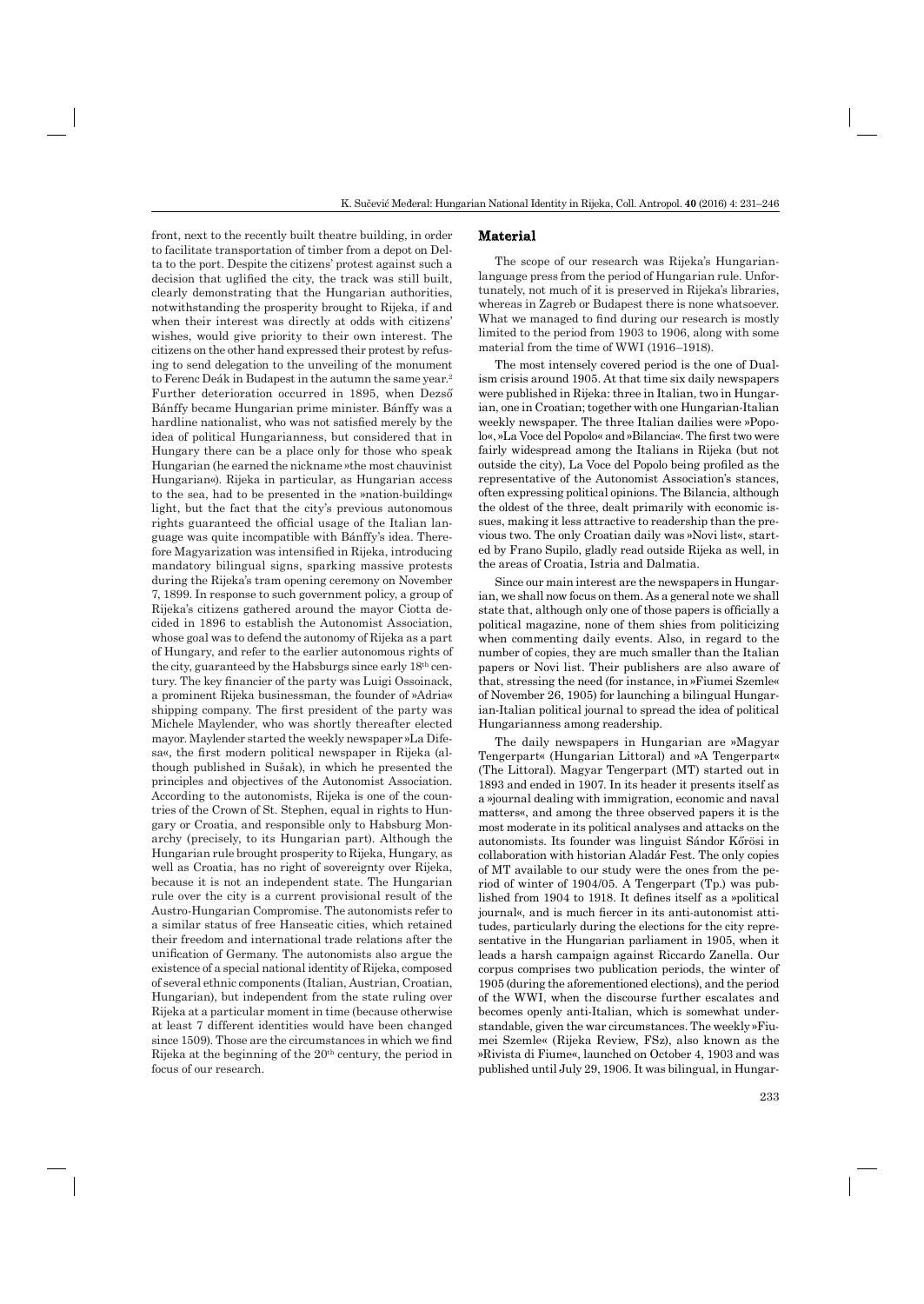ian and Italian, although Hungarian was the dominant language. The motto of the paper was »Our mother tongue may vary, but we are nonetheless all Hungarians.«, and its political stance the one of political Hungarianness, according to which all the inhabitants of Hungary belong to the Hungarian nation, regardless of the language they speak, and there are no ethnic minorities. Therefore, Rijeka's citizens who speak Italian are Hungarians as well, having their usage of Italian guaranteed by the autonomous rights of Rijeka. Those rights must be respected, since their suppression could lead to Rijeka's italophone citizens turning against Hungary or resorting to autonomism, even irredentism. During our research we had the opportunity to review all the copies of FSz issued during three and a half years of its publishing.

FSz's founder was Viktor Garády, who himself experienced the path he advocated through the policy of his newspaper. Born as Vittorio de Gauss in Rijeka's patrician family that at the time resided in Nagyvárad (today's Oradea), but later returned to Rijeka, in his youth he wanted to become an Italian writer and went to the thenmayor Ciotta to apply for a city scholarship to study in Florence. Ciotta admitted him and stated he was willing to give him a scholarship provided he continued his studies in Budapest instead. Ciotta thoroughly explained the benefits of adopting the Hungarian language, and finally persuaded Gauss. Gauss went to Budapest, completed his studies there, became a Hungarian writer and a high school teacher, and changed his name to Viktor Garády. He translated from Hungarian into Italian, wrote works about maritime and littoral topics, as well as scientific articles on the fauna of the Quarnero.3 In the autumn of 1903, just a month before Ciotta's death, he launched FSz in order to show the other Rijeka's italophone citizens the way he thought they should take, rejecting autonomism (although Ciotta himself was one of the founders of the Autonomist Association) and accepting political (Greater)- Hungarianness.

In 1907 Garády will also launch a Hungarian-Italian daily political newspaper named Fiumei Napló (Journal of Rijeka), which will try to oppose Italian daily newspapers, in particular La Voce del Popolo, by bringing closer the Greater-Hungarian propaganda to the Italians in their own language. Unfortunately, that paper was not available to our research. The material collected during our research can be divided into several topics, and we shall explain it accordingly.

#### **The role and position of Rijeka for Hungarians and**

For Hungarians, Rijeka is, despite never fully resolved legal status during the time of Hungarian rule, an undoubted Hungarian access to the sea. That fact is often confirmed in newspaper articles by quoting various imperial decisions and charters by which Rijeka was throughout its history repeatedly affiliated with Hungary. Although there is an awareness of the specific ethnic image of the city and of inability for a long-term success of Magyarization (e.g. the establishment of the Autonomist As-

sociation as a resistance to Bánffy's government), in Hungarian press there is no say of any political position of Rijeka different from the one stating it is an integral part of Hungary, only territorially separated from the motherland. The stance of Rijeka's autonomists that Rijeka, due to its specific historical status as a *corpus separatum*, should hold a separate position within Kingdom of Hungary as one of the countries of the Crown of St. Stephen, equal to Hungary and Croatia, in Hungarian media qualifies as an open hostility towards Hungary and lobbying for Italian interests. The Hungarian rejection of the autonomist position will finally indeed lead to that scenario, since a part of the autonomists will eventually join the irredentists. The idea of an existence of Rijeka's nation is also vigorously rejected – Rijeka's citizens, regardless of the language they speak, according to the ruling ideology can only be members of the Hungarian nation.

The stance that Rijeka undoubtedly belongs to Hungary can be seen in the attributes often honoring Rijeka in those media, such as »the Adriatic pearl of Hungary«, »the pearl of the Hungarian crown«, »our glorious port« and so on. That enthusiasm is especially evident in preparations for the transfer of Ferenc Rákóczi's remains from Turkey (where he died and was buried) to the homeland, stressing that by the very arrival to Rijeka Rákóczi will for the first time step onto the sacred ground of the homeland for whose freedom he so fiercely fought.

The stance of Hungarians is that Hungary is the great mother of Rijeka, which necessarily does what is best for the city, i.e. it is not possible that by doing something good for its own interests could at the same time harm the interests of Rijeka – which is exactly the argument used by autonomists (the already quoted example with the railroad along the waterfront) and rejected by Hungarian media with faked naiveté backed by the dogmatism of the aforementioned stance. It sometimes goes so far that Rijeka and the aspirations of its autonomists are referred at with disparaging expressions and exaggerated metaphors – for example, FSz claims that every mother would forcefully discipline her child if it is too dirty or defecating all over itself, yet the child would despite that kiss her hand gratefully. It is clear – Rijeka is a helpless child getting all the instructions on the proper conduct from mother Hungary, and in contrast to the good and grateful child Rijeka still dares to be ungrateful and demand some additional rights apart from those already given by Hungary (for which the media never fail to mention that have been given). On another occasion the editorial of the same newspaper, referring to the autonomist and irredentist demands, mockingly states that those who cry for mother Italy to embrace thirsty infants to its breast should not be taken seriously, for they are indeed infants.

The attitude of Rijeka's Hungarianness remains unaccepted not only by Italians and Croats in Rijeka, it is also differently perceived in neighboring Austria. On February 18, 1905 MT brings a report on a lawsuit against famous Italian actor Novelli. Novelli performed a play in Trieste, for which the exclusive right of performance on Austrian stages was held by one theatrical association from Berlin.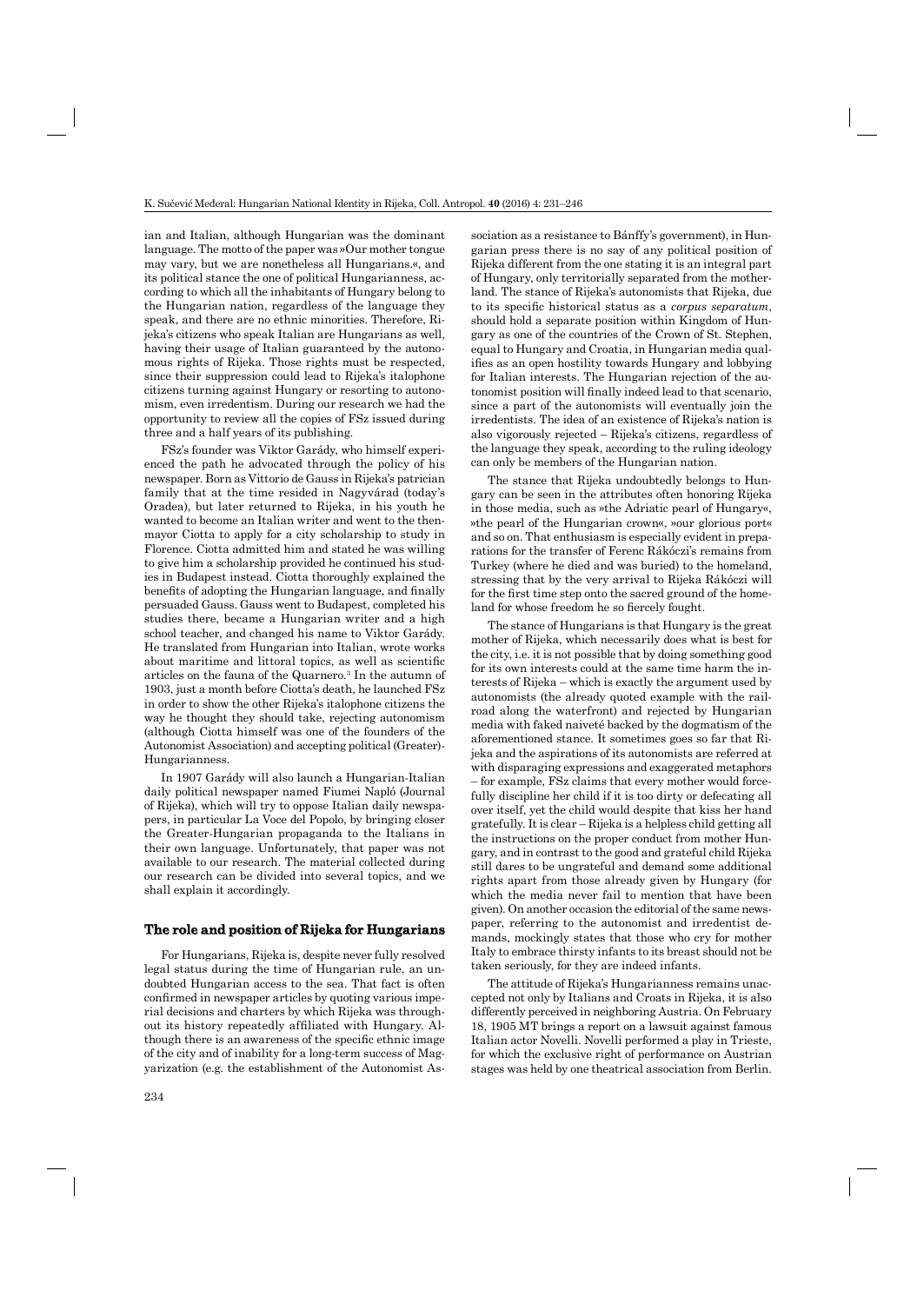Novelli in his defense stated that, since he himself was granted right to perform the play in Italy, he saw no obstacle to perform it in Trieste as well, provided it was performed in Italian. The court in Trieste agreed and dismissed the claim, citing that »according to the theatrical traditions, the Austrian cities of Trieste and Rijeka are considered Italian.«

#### **Relations between Hungarians and Italians**

The majority of the examined texts deals with the topic of Hungarian-Italian relations in Rijeka. For Italians (or rather Fiumani, because, as we said, the fact that they speak Italian does not necessarily mean they consider themselves the integral part of the Italian ethnicity – partly because not all of them are native Italians by origin) Hungarians are immigrants, intruders, who keep coming to the city and modifying its character, mostly not respecting its former traditions and customs. Such attitude is not limited to Hungarians – at that time in Rijeka there is a saying »He who does not have a box in the theater and a tomb in the cemetery, is no gentleman«,<sup>4</sup> which defines not only genealogy, but also assets as a criterion for being Rijeka's citizen, while recently arrived Hungarian officials, railway workers and businesspeople fail to meet at least one of those criteria. For Hungarians, the aversion of Italians is unclear, since they are blinded by the economic progress achieved by Rijeka under their rule and they do not understand how is that not enough for Italians to be more prone to them, especially considering the historical affinity of Rijeka towards Hungarian rule. Moreover, after the open Magyarization waned with the departure of Bánffy's government and the city's autonomous rights were restored, the Hungarians expected the animosity of Italians to subside as well. When that failed to happen, the responsibility for such outcome was put on selfish interests of the autonomist politicians and ever stronger criticism of autonomism as a policy began, describing it as actually being hostile to Rijeka and its progress, since it used the fight for Rijeka's autonomous rights to gain political points. The Hungarian pursuit to prove how much they did for Rijeka subsequently resulted in a new, more subtle wave of Magyarization, using a rhetoric that also heavily pointed out the preservation of Rijeka's autonomous rights. There were also attempts of »divide and rule« policy in Hungarian media, where the autonomist stance was constantly portrayed as merely an opinion of a few enemies of Hungary, without broader support among the people. If the facts however showed otherwise, it meant it was clearly a dangerous idea that had seduced naive voters and it was deemed necessary to defame it in the media as much as possible in order to achieve »sobriety«.

In 1901 elections were held for Rijeka's representative in the Hungarian parliament, a position then held by Tivadar Batthyány. The autonomists decided to send their candidate, young Riccardo Zanella, after Michele Maylender refused candidacy. Two years earlier, Zanella distinguished himself as the leader of demonstrations against bilingual Italian-Hungarian signs on Rijeka's trams. Although Zanella lost the election, it was another big step forward for the Autonomist Association, which already firmly dominated the city's politics. Shortly thereafter, Maylender, due to factional differences, retired from politics and from the position of party's president, which was taken over by another moderate autonomist, Francesco Vio. Vio will soon succeed Maylender as mayor as well. But while Ciotta, Maylender, Vio and Ossoinack were ideologically close to the ruling Hungarian Liberal Party, and did not insist on the concept of Rijeka's nation, being satisfied by the restoring of the city's autonomy, Zanella was closer to the radical ideas of the kossúthists. He adopted the rhetoric of Lajos Kossúth from 1848, replacing Austrians with Hungarians and Hungarians with Rijeka's citizens. In his speeches he would rely on Italian nationalism, even irredentism, thus raising suspicion among Hungarians, who until then did not consider the issue of separate identity of Rijeka problematic, since it was not a central point of the Autonomist Association's program – but Zanella's insisting on it became a warning sign. Zanella protests against equalizing Rijeka's italophone citizens with the Italians, claiming that they are primarily Fiumani and that, since both Hungarians and Croats have their own countries within the Crown of St. Stephen, so Fiumani as well deserve their own, i.e. autonomous Rijeka. As already stated, such position is completely unacceptable to the Hungarian government and Hungarian media.

Hungarians are trying to respond to the growing popularity of Zanella's faction, so on March 1, 1904 in the editorial of FSz we find a proclamation calling for the founding of Rijeka Patriotic Party. It should be a loyalist party, seeking to bring together those citizens of Rijeka (primarily aimed at Italians) who consider Hungary their only homeland and who reject the autonomist idea of Rijeka as a homeland and the existence of Rijeka's nation. But the name of the party is confusing, as we can see five days later, when the author of the editorial in the same newspaper is obliged to respond to certain comments and to explain (criticizing those who are not able to look beyond the boundaries of local patriotism) that the party's name by no means aims at those who have patriotic feelings for Rijeka (because those are the autonomists), but on the contrary, at those citizens of Rijeka who are patriots towards Hungary. Although no specific names are mentioned, it seems that the initiator of the idea of such party is Viktor Garády, the founder of FSz, who probably wants to demonstrate by his own example what direction should be taken by Rijeka patriots. The main argument used in defending the pro-Hungarian attitude is the already mentioned fact that under Hungarian rule Rijeka achieved an economic progress greater than ever before, thus proving that Rijeka has no future outside Hungary.

As there is no other information on the abovementioned party in the rest of the reviewed material, it seems that it was only an outcry which did not cause a wider response, what is also indicative.

Hungarian media in their reviews often sharply attack articles published in the leading Rijeka's autonomist news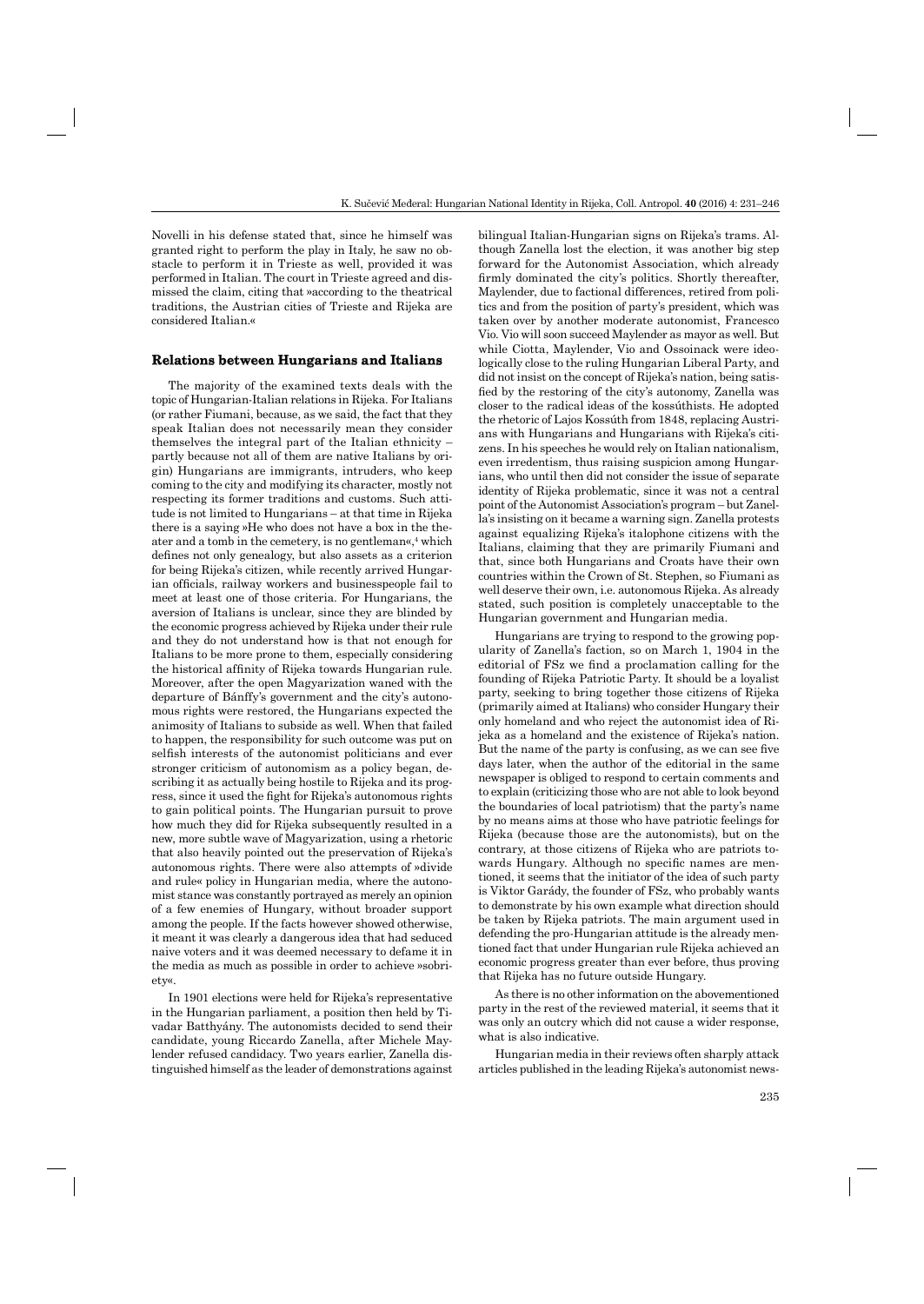paper La Voce del Popolo, accusing it of wrong and false, i.e. malicious presenting of Hungarian interests in Rijeka as contrary to the interests of Rijeka's Italian community (which, according to them, are best protected if Rijeka remains firmly within Hungary). Such attacks sometimes end up in court with charges of defamation. On the other hand, from the autonomist perspective, it is the Hungarian press in Rijeka that is the first to blame for creating obstacles to the peaceful coexistence of Hungarians and Italians.

An example of such controversy involving more actors is the case from September 1904, when first La Voce del Popolo published an anecdote about a certain Ivan Mandekić, a captain of Croatian ship »Starčević«, coming into a tobacconist shop in order to buy matches. The saleswoman, a certain Mrs. Wissler, handed him a box of matches called »Autonomia«, whose production was started by the Autonomist Association, with a goal that a part of the profit from its sales goes to a fund for the education of poor children. The matchboxes had green-white-red  $stripes on them - the colours of the Italian flag. Mandekić,$ taking the box, tossed it angrily, saying he did not need such matches. The tobacconist scolded him and asked how dared he to humiliate the colours of her homeland in such way. Mandekić turned pale and humbly apologized, stating that he thought those were Hungarian colours. The tobacconist then said »Well, some captain you are, not spotting the differences between flags. Go and learn!«, to which the captain walked away. La Voce del Popolo concludes that there is nothing to add to this anecdote, the tobacconist said it all.

A reader will write a letter (published on September 13, 1904) about this anecdote to the newspaper »Az Újság« (The News), stating that the text in »La Voce del Popolo« has a clear message that humiliating Rijeka's (Italian) national colours is unacceptable, but that it can, indeed should, be done with (the almost identical) Hungarian national colours. He furthermore considers that Rijeka's Italians themselves should destroy this »poison nest« (namely, La Voce del Popolo), which works against their interests, and that if the mutual dissent between Italians and Hungarians continues, Rijeka's Italians will soon fall prey of Greater-Croatian propaganda. As a response to the publishing of the said letter, La Voce del Popolo will in its next day's edition attack Az Újság, expressing suspicion of who may be the author of the letter, and, based on that premonition, striking on him, while simultaneously stating that the views presented in the comment of the anecdote do not imply any contempt of the Hungarian nation or the Hungarian flag, even less about working for the Croatian interests. Since in that justification Géza Kenedi, a famous Hungarian journalist and lawyer, an associate of both Az Újság and FSz, was also called on, four days later he presented his view of the entire controversy in the FSz's editorial. First of all, he believes that attacks without justifiable evidence against anyone are unacceptable. Furthermore, nowhere in the contested letter is La Voce del Popolo accused of supporting Croatian interests, it is merely stated that such actions will only facilitate the pen-

etration of Greater-Croatian ideas, to which Rijeka's Italian community, without protection from Hungarians, could not resist appropriately. Regarding the statement that La Voce del Popolo never disparaged Hungarianness, he absolutely disagrees with that, citing examples such as calling Hungarians strangers, newcomers, »the ones pushing themselves where they do not belong «, fighting against Hungarian language even where its usage is justified, ridiculing everything Hungarian, attacking the mayor who displayed the Hungarian flag on the City Hall building, constant desire to join the Italians in Austria… To declare after all that there is no disparage of Hungarianness Kenedi calls nothing short of hypocrisy. He also says it is hypocritical to hide a message behind the tobacconist, instead of loudly and clearly proclaiming that in Rijeka one must not humiliate Rijeka's colours, but can do it with the Hungarian ones. After all, it is not known what the tobacconist's real opinion on the Hungarian colours is, because the conclusion brought by La Voce del Popolo is logically flawed. Kenedi then explains why he agrees with the reader's opinion that the hardline autonomism behind the La Voce del Popolo is harmful to Rijeka's Italians. The hostility towards Hungarians leads to some wealthy Italians boycotting Hungarian companies in Rijeka, thus damaging both Rijeka's economy and those companies, which then in turn often become prone to an investment of capital from Croatia. He writes how last summer he visited former Italian parts of Quarnero, and saw Italian element losing its place before Croatian one, since it is not able to defend itself. It could happen in Rijeka as well, if Rijeka's Italians do not realize that it is the Hungarian rule that protects them from Slavic assimilation.

In November 1904 a scandal with voter lists happened, omitting some of Rijeka's Hungarians from them, with the city council calling on certain articles of the city statute. FSz comments that it practically means denying citizenship right to those people, no matter how long they lived in Rijeka, i.e. leaving them foreigners without voting rights. At the same time, according to the provisions of the city statute, the foreigners are not obliged to pay taxes in Rijeka. FSz here refers to the fact that all the deleted ones regularly pay taxes, while among those left on the list there are some who due to various reasons are not taxpayers. The inconsistency of the autonomists is pointed out, since they obviously do not mind the tax money collected from Hungarians, but want to deny them the right to vote. On the other hand, the autonomists argue that among the deleted ones are only those who, despite paying taxes in Rijeka, have their residence elsewhere.

On January 1, 1905 FSz comments on the statement of Stanislao dall'Asta, a representative in the city council, who claims that »if a loyal citizen of Rijeka should be a good Hungarian, then he should at the same time be a good autonomist; if the Hungarians looked suspiciously at Rijeka's citizens and vice versa, it is a result of certain exaggerations and excessive enthusiasm«. According to the author of the article, there are no suspicious views on the Hungarian side, the local rights and autonomies are respected, and the Italian language is defended and cared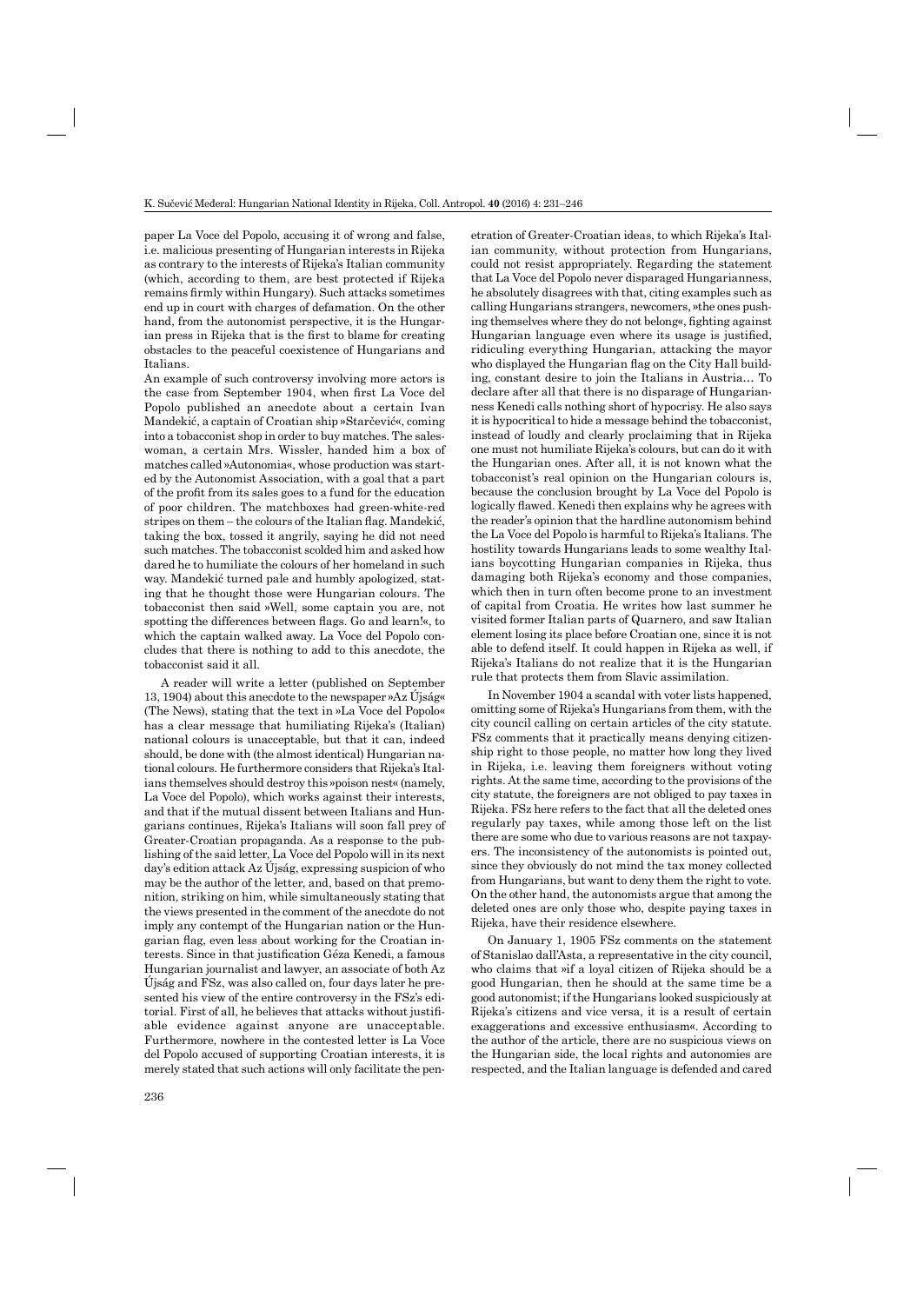for. On the other hand, the Italians are the ones rebelling against the Hungarian language, against conducting the Hungarian national anthem, the ones trying to take away the voting rights from Hungarians, the ones calling them strangers... As for the first part of the statement, there is no »if«. Citizens of Rijeka should be good Hungarians. No »ifs«. Only those citizens of Rijeka who are good Hungarians can in fact be considered Rijeka's citizens. And of course, any such citizen should defend the city's autonomy. But how will they defend it, if some of them are denied the right to vote? If the idea of »good autonomism« is in representing solely the interests of those born in the city, then no, the author does not think that he is one of the »good autonomists«. But he believes that every Hungarian interest is also an interest of Rijeka, and that there are no interests of Rijeka which would be contrary to the Hungarian ones and separate from them. Since Dall'Asta also advocates the moves that stripped certain Hungarians of their right to vote and tries to justify them, FSz points to a contradiction in his own views – Dall'Asta politically belongs to the liberals, advocating the extension of voting rights at the national level, while at the same time fighting in his own city against allowing the voting rights to the Hungarians living in it, arguing that they do not have nor can have direct interests in the city's affairs. FSz states it does not understand what Dall'Asta is saying. Material  $interests - profit - are just as important to the city's Hun$ garians as to Dall'Asta. Moral interests – development of Rijeka – are also as important to them as to Dall'Asta. Therefore, who has more interest in the city's affairs than Hungarians? Maybe there are some more immediate interests that Dall'Asta is talking about, but the author of the article cannot (or will not?  $-$  it is sometimes difficult to distinguish whether it is a mock bigotry or indeed such a unanimous opinion) imagine what they would be.

On January 29, 1905 new elections for Rijeka's representative in the Hungarian parliament were held. The candidates were Riccardo Zanella from the Autonomist Association and Andrea Ossoinack (Luigi's son) from the Liberal Party. On the first pre-election gathering of the Autonomist Association's supporters, on January 17, 1905, one of the speakers clearly stated Rijeka had no future without Hungary, and exclaimed »Long live Rijeka, long live Hungary!«, which was approved by the crowd – what lead to a conclusion that the autonomists were not against Rijeka remaining in the Monarchy, nor against the relations with Hungary, but they were for the separate political status of the city.

On the other hand, Ossoinack was loyal to the Hungarian authorities and their perception of Rijeka, and therefore more acceptable to the Hungarian ethnic community in Rijeka (what is particularly interesting considering that his father had financially supported the establishment of the Autonomist Association and publishing of the autonomist newspaper La Voce del Popolo which was an eyesore to the Hungarians; moreover, it was him who had suggested Zanella as a candidate four years earlier; in fact, to make matters more absurd, the Autonomist Association had also initially considered nominating Andrea Ossoinack as their candidate). Ossoinack therefore gained support of the then-governor of Rijeka, Baron Ervin Roszner, and his election was strongly favoured by the Hungarian media in Rijeka (especially Tp.), which at the same time tried to present Zanella as a secessionist and anti-Hungarian whose election to the parliament would be harmful not only for the Hungarian interests in Rijeka, but also for the inter-ethnic relations in the city. Zanella instead presented himself as a citizens' candidate and claimed in his speeches (e.g. Tp. January 26, 1905) that as a deputy he would work to provide something beneficial primarily for Rijeka's citizens, and not merely for the interests the Hungarian authorities have in the port  $city - in$  other words, that Rijeka deserved much more than port and industrial infrastructure, which had hitherto largely been the focus of Hungarians. Zanella was committed to progressive taxation, settlement of social issues, universal suffrage and freedom of assembly. He also pointed out that he considered himself a Hungarian patriot and rejected accusations of anti-Hungarianness. Moreover, he conducted his campaign speeches in Hungarian. That was however still not enough for Hungarians, who held against Zanella his association with La Voce del Popolo and participating in the anti-Hungarian demonstrations few years earlier, although Zanella stressed it had been a rebellion against the measures of the then-Hungarian government and not against Hungarians. FSz wonders »What exactly does show Zanella's patriotism? Is it the fact that, according to him, the only source of Rijeka's development and well-being should be seen in loyalty towards Hungary? No, we do not need such patriotism, because it is a sincerity of a merchant, who sells his emotions as a commodity.« What kind of patriotism would then suit the author of the article? Well, the one giving something in return, not just taking, and which will reward good deeds by responding to Hungarians with brotherly conduct, and to Hungary with the love of a child. The wording used by the author is interesting – he says that it is »required« from a good patriotic party. Here we thus again have the already mentioned dogmatism in understanding how patriotism towards Hungary should be demonstrated.

The campaign of demonizing the autonomists during the several pre-election days reminds that the people who are today shouting »long live Hungary« are the very same ones who few years ago protested against the Hungarian inscriptions in Rijeka's trams, threw the Hungarian flag to the ground, called Hungarians strangers and publicly spit on those who considered themselves Hungarians. In short, the autonomists are the same as irredentists, because any attitude about Rijeka not fully compliant with the absolute submission of the city to Hungary is unacceptable. In the autonomist criticism of some members of the governorship Hungarian media see the plan for a complete takeover of the city, and they hope the citizens will not fall for such cheap tricks and will nevertheless send the suitable candidate to the parliament. From the Hungarian position the autonomists work not only against the interests of the homeland – they also work against the interests of the city itself, destroying peace among the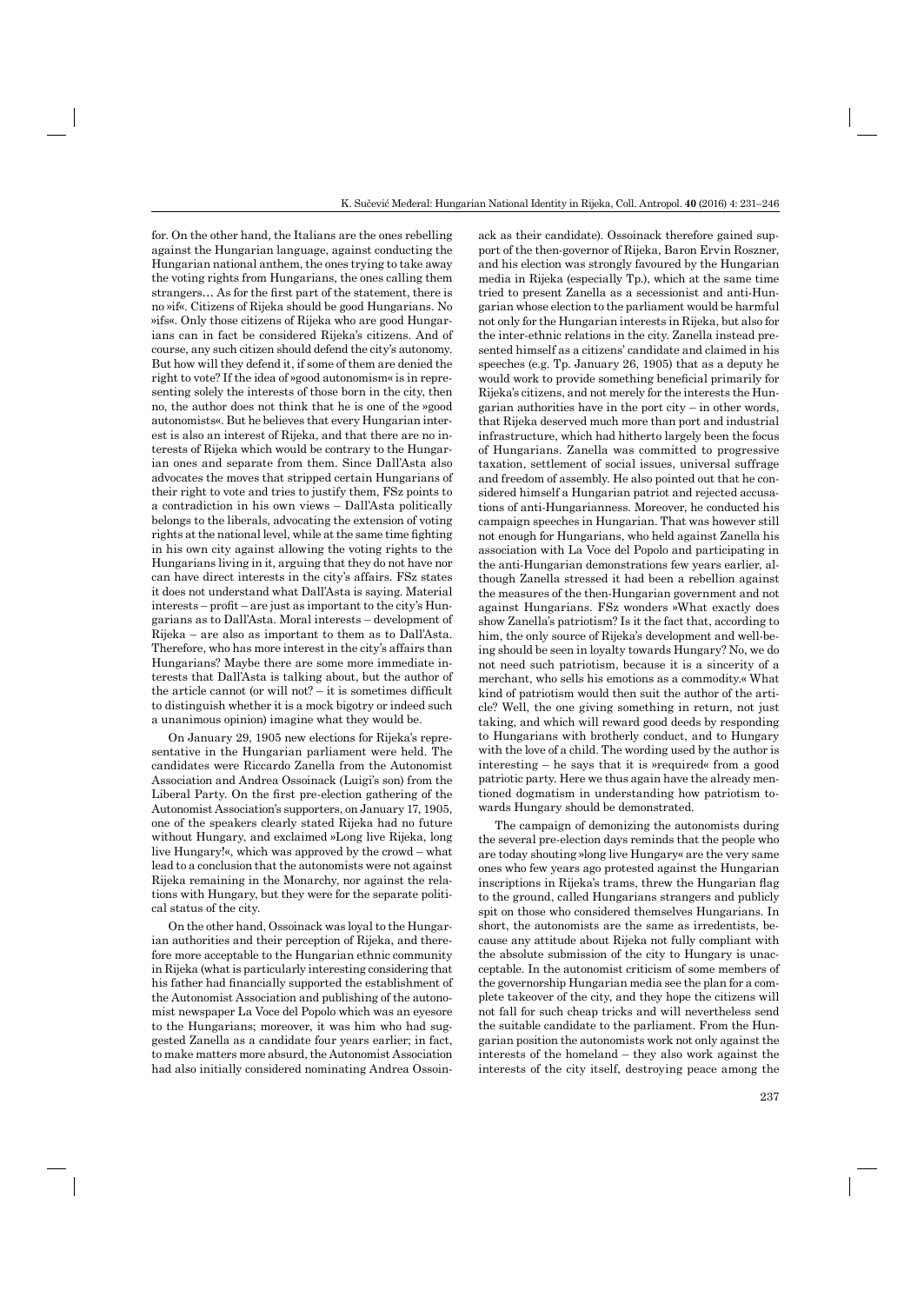ethnic communities in the city. The facts actually work in favour of those accusations – on January 27 Zanella's supporters demolished the arch raised by Ossoinack's supporters on Kozala, taking off, trampling on and burning the Hungarian flags that served as a decoration on the arch. The act was finally interrupted by the owner of Rijeka's Fenice theatre, an Italian named Ricotti, who warned the perpetrators that the Hungarian flag should not be desecrated even when it is a symbol of the opposition.

As Zanella was one of those responsible for compiling the controversial voter lists the previous autumn, Hungarian media were trying to present it as an additional argument that the autonomists would stop at nothing in order to push through their candidate to victory.

Ossoinack is portrayed by Hungarian media as a successful businessman, a successor of a prominent family that has greatly contributed to the prosperity of Rijeka, highlighting the endeavours of his father for Andrea to obtain the Hungarian education, thus earning a high school degree in Pozsony and graduating in Kolozsvár, before going to specialization in Germany and the UK. The autonomist past of his father is wisely omitted, as well as the role he played in nominating Zanella four years earlier, pointing out that Andrea himself, although relatively young (he was only 28 – however, his opponent Zanella was just a year older), is the right man and a Hungarian patriot, who will represent the interests of the city and defend the autonomous rights of Rijeka in the Hungarian parliament. Ossoinack's program is based on reestablishing the parliamentary order and ensuring the regular functioning of the parliament, as the current state of affairs damages the commercial and economic situation (there was a parliamentary crisis going on in Hungary at the time), preserving Rijeka's autonomy, fostering harmonious relations between the government and Rijeka, and amicable and peaceful coexistence of Rijeka's autochthonous population and Hungarian settlers. Although both Zanella and Ossoinack in their programs stressed the importance of preserving Rijeka's autonomy, for Zanella it is the interests of Rijeka that are in the first place, while the interests of Hungary follow only if they are compatible with those of Rijeka; for Ossoinack, however, there are no interests of Rijeka separated from the interests of Hungary, as he considers Rijeka too weak to be an independent actor.

The strong Hungarian support for Ossoinack proved to be insufficient, perhaps even counterproductive, since Zanella won by gaining 860 votes against Ossoinack's 673. It is particularly interesting that, despite the ruthless campaign led against Zanella especially by Tp., he had received votes of some of Rijeka's Hungarians as well, and the political grouping even led to duels (naval officer Jenő Pázmány and Dávid Hajnal, a professor at the Higher Trade School, both undoubtedly Hungarians, but the former supporting Zanella and the latter Ossoinack, crossed swords in a duel initiated by Hajnal in order to defend his honor insulted by Pázmány during a political debate).

In his post-election speech, Zanella particularly thanked for the support of Hungarians who voted for him, pointing out his patriotic feelings towards Hungary. Zanella's election caused a reluctant and cautiously conciliatory tone of Tp., with a hope that Zanella will in his deputy work indeed advocate the interests of all Rijeka's citizens, regardless of their ethnicity. The paper fiercely distances itself from the allegations Zanella brought up in his speech the day before the election, according to which Hungarian media are a major source of hostilities between Rijeka's Hungarians and Italians. To see how much Zanella was right, it suffices to look at the articles about the elections during the previous few days. We can see similar distancing in FSz, which hopes Zanella will use his political influence and work on establishing peace between Rijeka's Italians and Hungarians, mainly by controlling individuals in the Autonomist Association, and adds that FSz was not directly against Zanella, but rather against the moves undertaken and advocated by his supporters. FSz praises the fact that Zanella conducted his campaign speeches in Hungarian, what had so far never been done, not even by candidates who were ethnic Hungarians. It further states that the masses gathered below Zanella's balcony, when »Kossúth's Song« was performed after his speech, took off their hats out of respect, despite strong wind – indeed, even the Italians warned the Hungarians that this »holly and patriotic tune« should be listened with uncovered head.

After Zanella's victory, there is a détente in the relations between the city's Italians and Hungarians (and in Hungarian media as well), so already on February 3 a masquerade with Hungarian traditional dances (not held for several years until then) is held in Rijeka's theatre, attended by some prominent Rijeka's autonomists, such as Antonio Walluschnig. A few days later, in the city council's debate on transferring Rákóczi's remains to the homeland, the autonomists strongly supported such ceremony, noting that in this way, despite the accusations on their account, they wanted to show they were good and loyal Hungarians.

FSz cites numerous cases of people who have hitherto been known as staunch autonomists and who after the election have started to show friendly feelings towards local Hungarians, of fraternizings in the city's inns, and the like. Even La Voce del Popolo, according to the Hungarian newspapers, began praising Hungarians and Hungarianness. But only two weeks after the election FSz again points out the »breaches of the truce«, noting that the very same La Voce del Popolo referred to Zanella in one of its articles as to »the Italian representative of Rijeka«. FSz again wonders – how is it possible for a representative of a Hungarian city in the Hungarian parliament to be Italian? But it says it does not want to debate on this any further, given that irredentist efforts – as well as other mental disorders – have no place on the pages of that newspaper. Further in the same article, the author explains that Rijeka's Italianness is doubtless, and that the spirit of its people, its ancient traditions, institutions and trade are Italian, not Hungarian. The same applies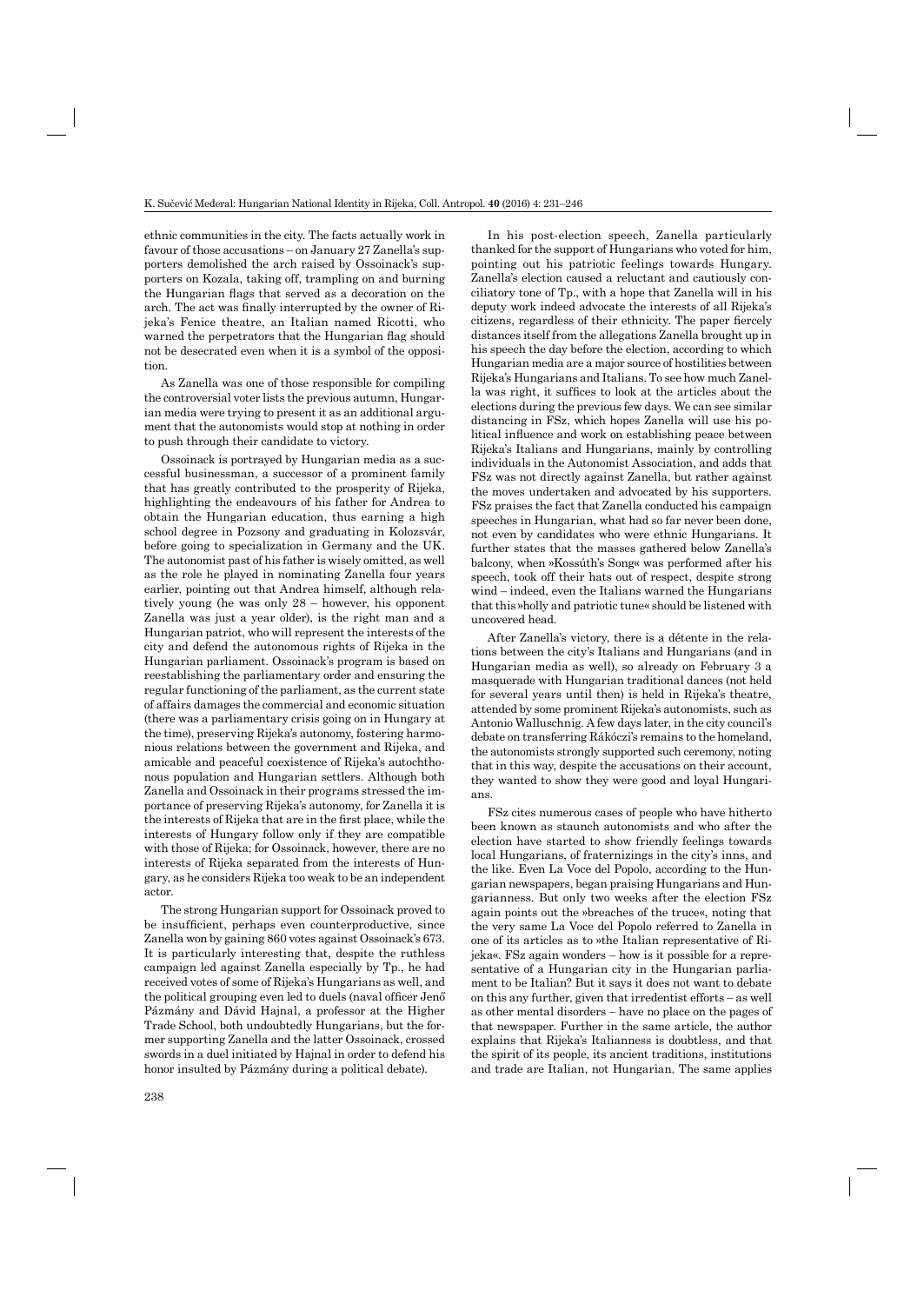for the language. Just as Austrians failed to Germanize Trieste, so Rijeka should not be afraid of being Magyarized. Hungary does not want to Magyarize neither the city nor naval affairs. The interests of the Hungarian state and the local Italian community are in no collision, because they mostly do not even overlap. As for the language, however, the interest of the Hungarian state is that all those who in their business activities or personal interests come into contact with the institutions of the state, the services or the market, should know the official language of Hungary. Just as the state does not adjust its official language at the regional level to Slovaks, Romanians, Transylvanian Germans, Croats (outside Croatian territory) and Serbs, it cannot be done for the sake of Rijeka's Italians either. After all, it is natural for a child to learn the language of its mother, not the other way around. The author hopes that those who have so far failed in seeing it, will soon realize that no danger is threatening Rijeka's Italians from Hungarians, and points out that if there is any danger to the Italians at all, one should in fact look much closer – at the Croats. For if one takes a walk along the streets of Rijeka, one will find that 9 out of 10 of Rijeka's stores are owned by Croats, Croats are in possession of some of Rijeka's factories, the savings banks are dominated by Croatian capital counting in millions… A look into the land registry would show that 3/4 of buildings in Rijeka are Croatian property. Not to mention the naval affairs – with the exception of the ships owned by Adria, all the other steamers and sailboats belong to Croats. All those horrified by the »Hungarian violence« should address these facts. While Italians merely talk about the need to protect and strengthen the Italian identity and culture, Croats do act. Although the author does not state it at the end of the article, the message is clear – in order for Rijeka's Italians to survive, they should put themselves under the firmer protection of Hungary, since the autonomy would only make them more vulnerable to Croatian strivings.

The autonomists however persist in their program, continuing to disturb Hungarians. Thus FSz in the editorial of July 9, 1905 brings new contributions to the idea of Rijeka's nation and the perception of Hungarians as strangers: in the necrologue on the death of Archduke Joseph Charles Habsburg, who was commander in chief of the Royal Hungarian Honvédség, La Voce del Popolo calls the deceased »a dear guest of Rijeka«, although he has lived in Rijeka for many years, and explains what the Archduke was to »them, the Hungarians« (i.e. not »us«!?); during the celebration of St. Vitus, the city's patron saint, he is called »the patron of our homeland«; on the same occasion Inno a Fiume is conducted as the city's anthem, a song in which there is an allusion about Hungarians as an enemy nation. In addition, Hungarians are increasingly being referred to as magiari, instead of the usual ungheresi, what is considered derogatory. But the main problematic event took place on June 2, when the leaders of the Autonomist Association at one ceremony started talking about the peace between the Italians and magiari, and about the »Hungarian nationality« in Rijeka (different

from the Italian one), defending themselves from the accusations of insult by the fact that, after all, Hungarians themselves have hitherto referred to Rijeka's italophone population as »Italians« and not »Fiumani« The author of the text in FSz at this point of the article falls into a trap of illogicality, because in further text he tries to deny the existence of the Italian nationality in Rijeka, supporting it by the fact that there are many Slavs living there as well, in this way actually acknowledging the autonomist postulate that Rijeka's population is ethnically diverse and that it would have more sense to call those people Fiumani rather than Italians. Of course, the author believes they should be called exclusively Hungarians of different mother tongues, since he is then referring to the provisions of the constitution that state there are no nationalities in Hungary, but a unique Hungarian nation, composed of members of different ethnic groups. Anyone who wants to claim the rights and exceptions for a certain nationality is committing an offense of rebellion against nation. The author wonders why is the Autonomist Association still hiding behind declarative Hungarian patriotism, when it is doing everything to undermine Hungary's unity and its interests. He is however convinced that the majority of Rijeka's citizens does not agree with such policy, but remains silent because it is afraid of autonomist terrorists, who, although being a minority, know how to silence the opponents.

The victory in the elections for the parliamentary deputy encouraged the Autonomist Association in appointing the officials in the city services according to their party membership. On January 21, 1906 FSz comments on a recently completed concourse for a physician at the department of dermatology in the city hospital, to which two candidates applied. The first of them had already worked for two years as a temporary employee at the said department, was the only person in Rijeka having specialty in dermatology, and was (which will prove to be important below) of short stature. His rival had not worked in the city hospital, was not a specialist, however he was of tall stature, and was – which is actually of ultimate importance here – a staunch autonomist. It was of course the latter who was chosen for the job. The author of the editorial cynically comments that a malicious person might think it happened because the specialist was not a fanatical advocate of autonomism, but it is of course a misconception, since the city fathers work solely for the public good. He supports his argument with the statement of the head of the city public health office  $-$  by pure coincidence one of the key members of the Autonomist Association as well – who in the debate over the appointment pulled out a crucial argument: »In one such department, visited in large numbers by members of the fairer sex, you need a man of strong stature.«

On January 28, 1906 FSz, referring to a year passed since the elections for the city representative, indicates the autonomists' rhetorical love towards Hungarians, of which, however, not much can be found in practice  $-$  in fact, four of the Hungarian deputies in the city council were not appointed members of any committee, thus mak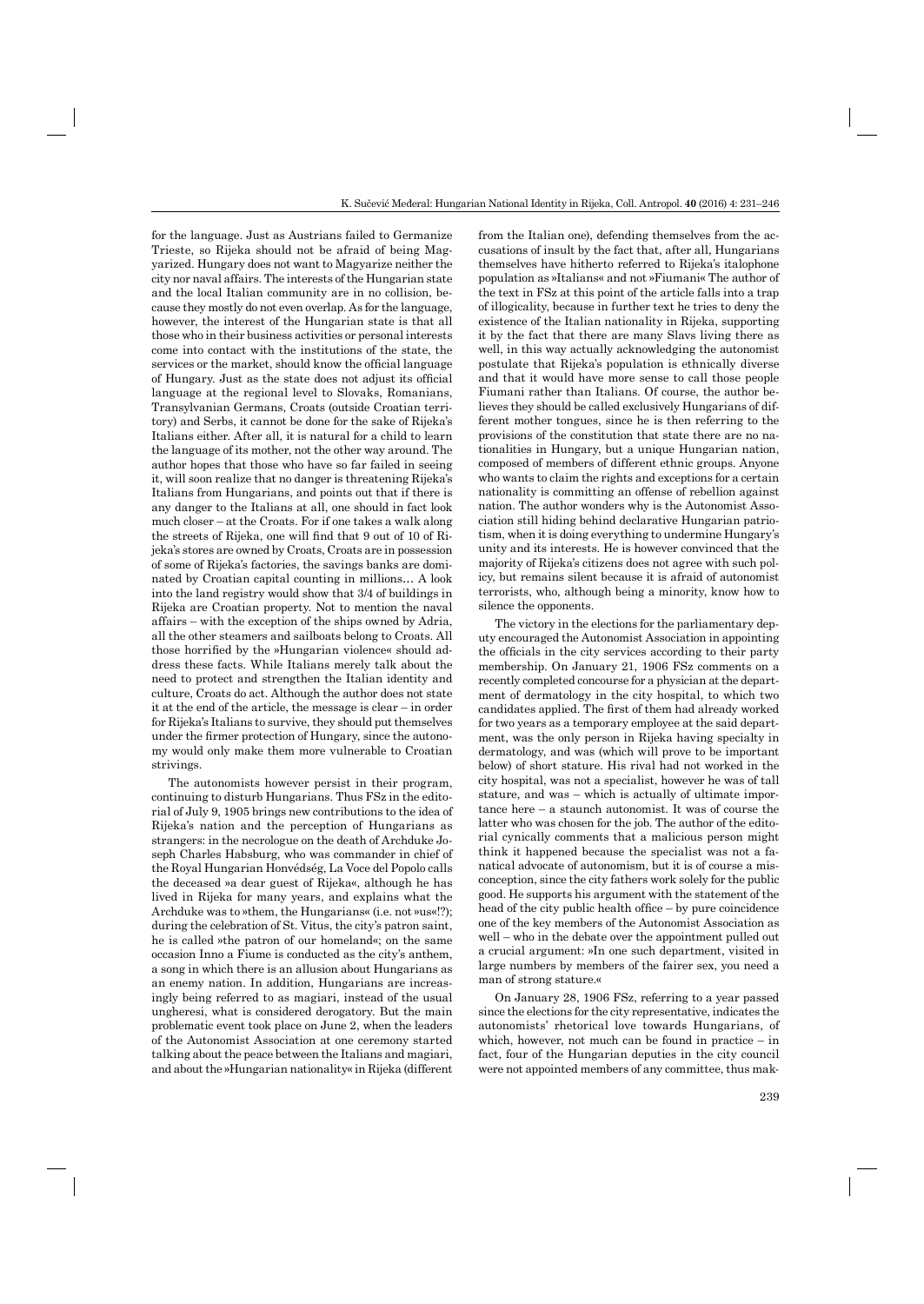ing all power in the city concentrated in the hands of the autonomists. By emphasizing that Zanella was elected to his position by the votes of the city's Hungarians as well (or by their abstain from voting), for what this rhetorical inclination towards Hungarians is clearly an expression of gratitude, the author of the editorial wonders what would the autonomist attitude towards Hungarians be had Zanella by any chance not been elected and had the Hungarians played a crucial role in his non-election? In other words, if these are cordial relations, what would then hostile relations look like? The conclusion is that Zanella, despite announcing that he will fight for the interests of Rijeka and its citizens, in his work omits the interests of Rijeka's Hungarians and deals only with the interests of Italians.

Two weeks later, the same paper will even more directly attack the Autonomist Association, whose »main objective is the monopoly of absolute power in the city's administration«, which considers to be the only one deciding on the city's fate, and which does not want to allow Hungarians to obtain the status of Rijeka's citizens, considering them strangers, guests, nomads, less worthy. FSz accuses the autonomists of using Rijeka's Hungarians for cheap politicking, claiming that by such actions the Autonomist Association is actually the biggest enemy of Rijeka's Italians, in whose absolute interest of survival is to strive to remain loyal to Hungary. This is again the case of the familiar propaganda which would like to persuade the majority of the local population (in the paper already read by those inclined to loyalism) that what is actually the interest of the government is in fact the interest of the population.

On April 22, 1906 FSz published an article about how one night at the time of pre-election skirmishes a group of school children was shouting out »Abasso l'Ungheria!« (»Down with Hungary!«), referring to »the Hungarian pigs«, while the entire incident was tacitly being watched by one professor to whom it did not at any time occur that he was living in Hungary, moreover, that he received salary from the state, which, obviously according to him as well, was made of pigs. According to the author of the article, it is not so much the children's fault, because they are immature, but the school's. Nowhere in the country are children as rude as in Rijeka, and the expressions such as »Down with Hungary« and »Hungarian pigs«, as the author has learned, were also heard from the mouth of the son of a prominent Rijeka's Hungarian family after coming back from school. The author wonders what are the children then taught at schools and what values are represented by the people in charge of education. As a conclusion he says that if some Italian from Venice hates Hungarians, it is his own business. But if it does a person of a German name, born and educated in Hungary, out of their imaginary Italianness, then it is arrogance.

On April 25, 1906, the new governor of Rijeka, Count Sándor Nákó, took office. FSz welcomed him and briefly summarized its views with regard to the pressing problem in Rijeka, the inter-ethnic strife. The author stated that the struggle with a national prefix is not entitled to exist

anywhere in Hungary, although special interests may exist – but Rijeka's Italians have no special interests. Rijeka's italophone citizens have always been prone to Hungarians, because they were well aware they can preserve their culture and self only if they are closely and inextricably connected with Hungarians, otherwise they would disappear without a trace, as did their Istrian and Dalmatian brothers. In the opinion of FSz, this is still believed by the majority of italophone citizens of Rijeka, and the strained relations are the result of an illusion of few people who for their own interest want to create the idea of Rijeka's national rights, national interests and national uniqueness. There is only one interest and one goal Rijeka can have, and that is the progress as a Hungarian port city. This country and this city are a home of one nation only – the Hungarian one, and even if its members speak in different languages, in their breasts only one national spirit may reside, again the Hungarian one. The Hungarian nation does not take away anyone's rights, but it would be suicidal to let the assigned rights turn against it. Therefore, the enemy is whoever exercises the right of Rijeka's autonomy in order to oppose Hungary, and the one who tries to do that should feel the tremendous power of the state-building nation. Hungarians give everyone their rights, but everyone should as well be aware that the source of these rights is the will of the Hungarian nation.

## **Relations between Hungarians and Croats in Croats Rijeka**

The Hungarian-Croatian relations in Rijeka itself are not as pronounced, as Croats mostly live in Rijeka's surroundings and in Sušak, and their relations with the city of Rijeka are primarily of commercial and naval nature. From Hungarian perspective, Croats are much greater danger for Italians than Hungarians are, since they are located in the immediate geographical neighborhood of Rijeka (Italy is only westwards from Isonzo, so it can play no role in potential protection of Rijeka's Italians, since it is separated by Austria which keeps its Italians under control), and the examples from Dalmatia have already shown how successful they may be in the assimilation and repression of the Italian element. Therefore, instead of mutual Italian-Hungarian conflicts, their joint cooperation is required in order to prevent Croatian overtake of Rijeka, already attempted in the period between 1848 and 1867.

There are several prominent Croatian politicians working in Rijeka, such as Erazmo Barčić, an outstanding lawyer who was initially a member of Croatian Party of Rights and later accepted the Yugoslav identity, and Frano Supilo, born in Cavtat, who had similar political path (first a member of Croatian Party of Rights, then supporter of the Yugoslav identity), the founder of Novi list and one of the initiators of the Rijeka Resolution. But the representation of topics dealing with the Hungarian-Croatian relations in Rijeka is much lower in Hungarian media and is in fact also somewhat related to the Hungarian-Italian relations.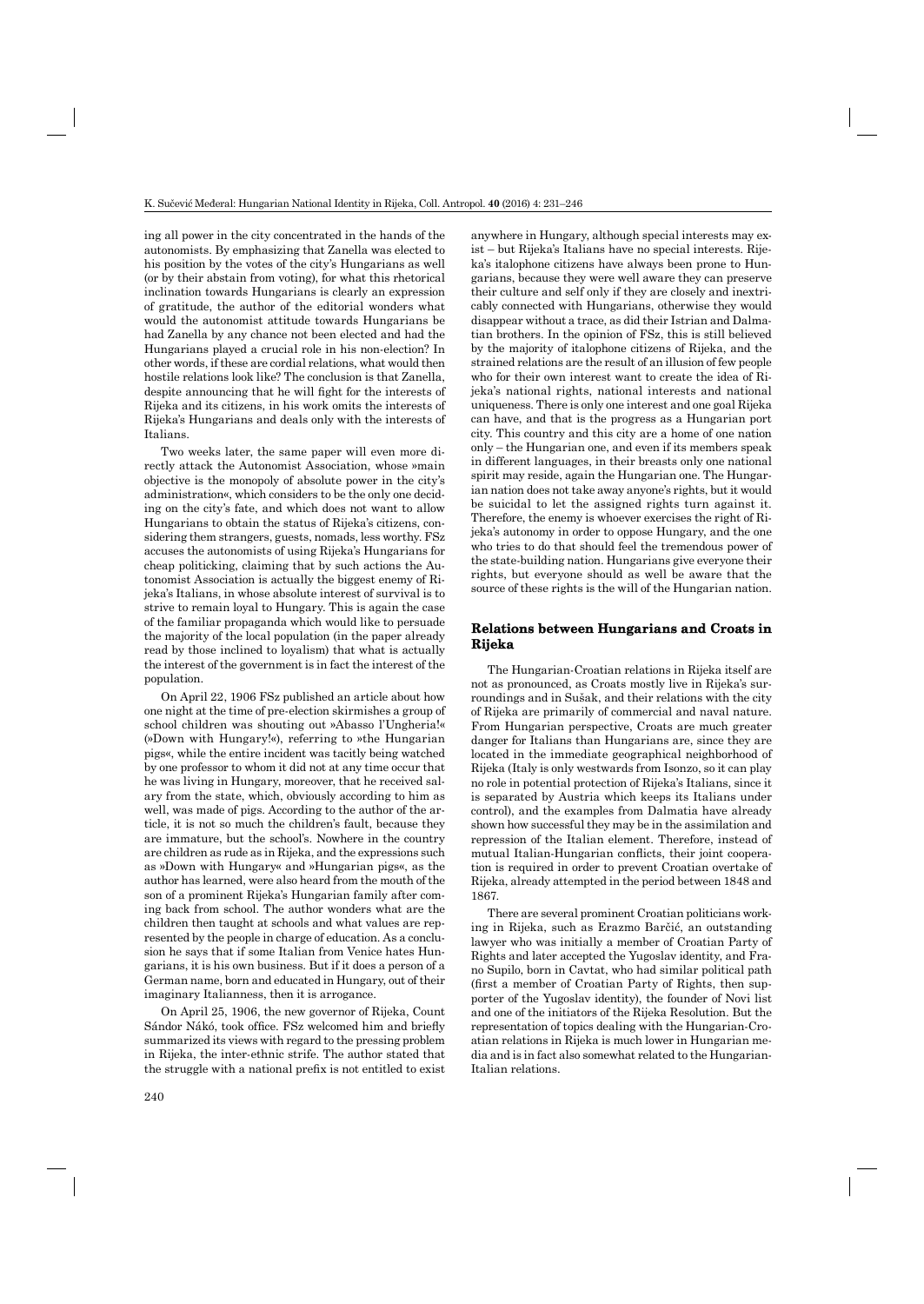On April 8, 1905 Josip Juraj Strossmayer died. On the day of his burial, April 14, Croats displayed black flags of mourning all over Rijeka. FSz comments on this event by referring to the warning directed to Rijeka's Italians about a month ago, when it pointed out the abundance of Croats in Rijeka and what direction would a real threat to Italians come from. In the article the author recalls Strossmayer's dispute with Kossúth, who stated that Rijeka was a Hungarian city and that Hungarians would never hand it over to Croats, and points out that on April 14 the city was a realization of Strossmayer's dream, because the Hungarian port, due to the number of black flags, practically turned into Croatian capital. On the other hand, while Italians were bothered by the bilingual Italian-Hungarian inscriptions in Rijeka's trams five and a half years ago, no one has complained against this mass mourning.

On August 6, 1905 we can read in FSz about the issue of Slavic priests in Croatia and Dalmatia, who instead of doing spiritual work often engage in political topics, thereby spreading the South Slavic propaganda. A similar danger exists in Rijeka as well, since Rijeka by mistake remained within the Diocese of Senj, so priests (of course, mostly Croats) are being sent to Rijeka from there, thus spreading their dangerous ideas among the congregation. Moreover, some Italians have under this influence already slavicized their surnames, for instance Grandi, Biondi and Rossi became Grandić, Biondić and Rosić (on the other hand, had by any chance those surnames been changed to Nagy, Szőke or Vörös, it is questionable whether FSz would have protested against it). The author of the article is hoping that this mistake will soon be corrected and that Rijeka will be attached to some Hungarian diocese as soon as possible.

When in April 1906 the city's new governor Nákó took office, during his inauguration ceremony he took his guests to a sailing trip around Quarnero on a rented ship. At the time of boarding there was a Rijeka city flag flying from the mast, and after setting sail a Croatian flag was raised on the same mast. FSz asks the obvious question  $-$  how is it possible that in such an official occasion the only flag that can officially be used – the national flag – is not featured onboard? And since neither Croatia nor Rijeka are nations, it is clear what flag is in question. An explanation follows, quoting numerous historical documents, trying to demonstrate that the territory of Rijeka is as much Hungarian as e.g. Budapest, Kolozsvár or Brassó, and that there, just as in the mentioned cities, one must display exclusively the Hungarian flag on official occasions. The author finally reminds that Hungarians in their homeland (Rijeka being an inseparable part of it) are not merely »cotenants«, but its masters.

#### **Language issues**

The issue of the official language in Rijeka, and particularly the relation between Hungarian and Italian, became over the years of the Hungarian rule an ever bigger stumbling block. Hungarians were aware that for the idea of a homogenous nation it was necessary to require the population having a good command of Hungarian as the only official language of the state, and were actively working on increasing the number of Rijeka's citizens able to speak Hungarian. They were at the same time aware that the autonomous rights of Rijeka guaranteed the use of Italian as the first official language and that any stronger Magyarization or diminishing the role and share of Italian (like the one at the time of Bánffy's government) would be counterproductive and could further raise tensions between the italophone population and Hungarians. The Hungarian authorities and their advocates therefore, through the press as well, tried to gather arguments to justify the ever larger presence of Hungarian language in Rijeka's public and school life.

According to Rijeka's city statute the official language of the city is Italian, and the use of Hungarian as the official language of the state is allowed in the state institutions along with Italian. Hungarian is of course the only official language of the railways.<sup>6</sup> Hungarian grammars were published in Rijeka across a period of 15 years, and they were all designed for the italophone population, in order to adopt the official language of the state in the easiest and fastest way possible. Those grammars are: Grammatica metodica della lingua ungherese by Miksa Gresits, Elementi di grammatica ungherese and Grammatica metodica della lingua ungherese con esercizi pratici by Leo György Györök, Corso teorico-pratico di lingua ungherese ad uso scolastico e privato by János Lengyel, Grammatica teorico-pratica della lingua ungherese scritta ad uso delle scuole e dello studio privato by Sándor Kőrösi and Grammatica ungherese e libro di lettura by Imre Donáth.<sup>5</sup> Additionally, Hungarian was initially introduced to all Rijeka's schools as a subject, slowly becoming the teaching language in a growing number of schools, including those for Italian and Croatian children as well, despite the protests of parents. In 1882 the Higher Hungarian State Grammar School was established, so that Hungarian children could go through the entire educational process in Rijeka without coming into contact with Italian (provided that they continued their studies somewhere in Hungary). This will later be complemented with the Higher State Trade School, the Naval Academy, three public civil schools and three public elementary schools.6

Those measures gave result in spite of resistance, as we can see in the article of Aladár Fest, published in FSz of April 10, 1904, where the author analyzes the data from the census of 1900, comparing them with censuses of 1880 and 1890. In 1900 Rijeka had 38 057 inhabitants. Italian was spoken by 17,305 (45.47%), Croatian by 13,224 (34.75%), Hungarian by 2,812 (7.40%), Slovene by 2,245 (5.90%) and German by 1,886 (4.95%). Comparing those results with the two previous censuses, it turns out that the proportion of speakers of Hungarian was constantly growing, doubling from census to census (1.8% : 3.6% : 7.40%). The author further brings up another interesting statistics – what was the share of the population whose mother tongue was not Hungarian, that on these three censuses claimed the command of Hungarian. In the cen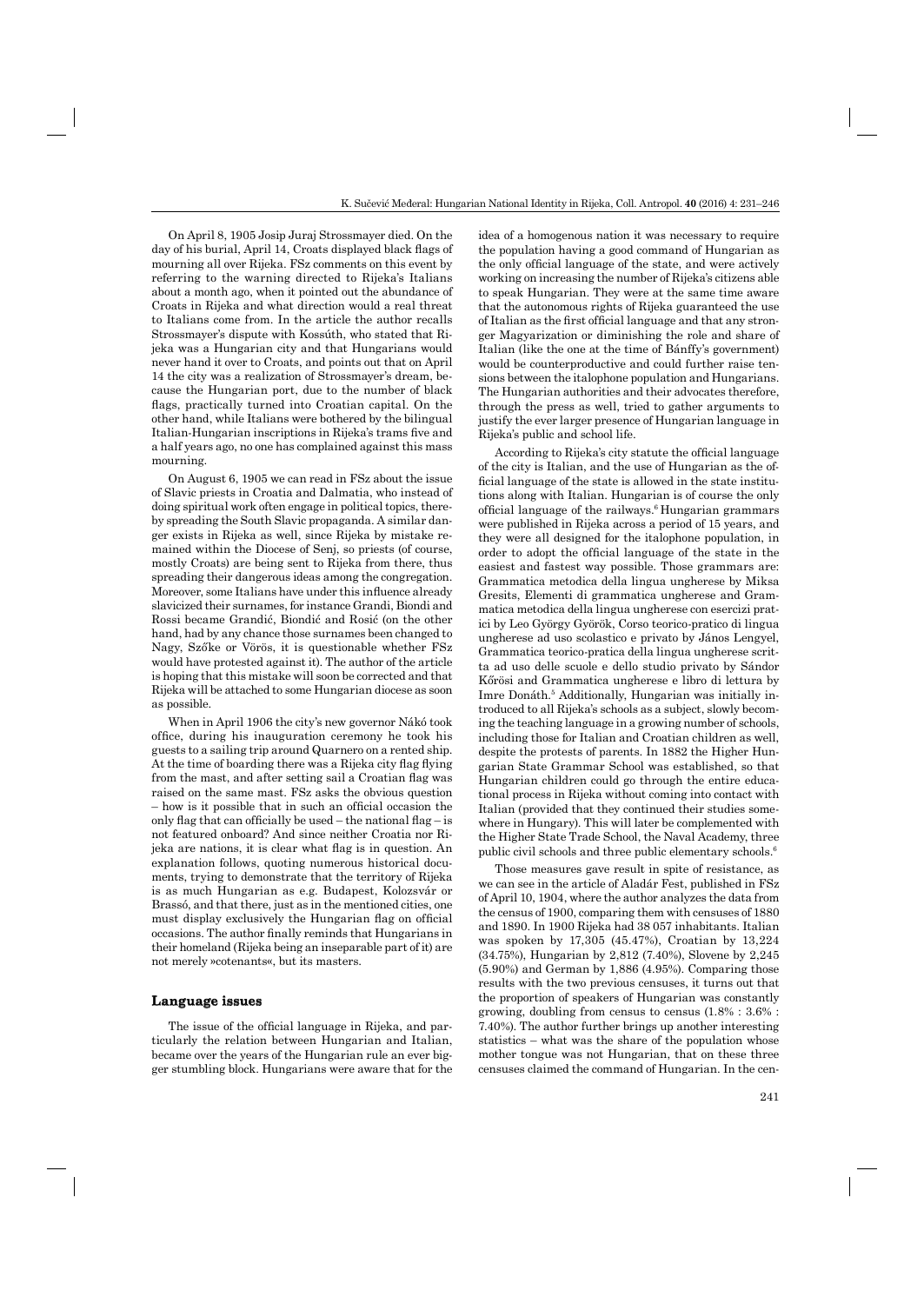sus of 1880 their share was 0.48%, in 1890 2.4% and in 1900 already 5.2%. From the aspect of their mother tongues, among the italophones the percentage growth was almost identical to the general share (0.47% : 2.4% : 5.1%), among croatophones it also grew, although more slowly  $(0.16\% : 1.0\% : 2.9\%)$ , among slovenophones it stagnated (0.18% : 0.5% : 0.5%), while the largest increase was among germanophones (4.0% : 12.9% : 21.6%). The overall share of the city's population in command of Hungarian through the last three censuses was therefore 2.3% : 5.9% : 11.9%.

Despite the results of the increase in Hungarian language competence in Rijeka, the strengthening of political resistance forced the Hungarian authorities to more subtle methods. One of them was using Magyarized forms of personal names of those citizens who were not ethnic Hungarians, when they were published in Hungarian texts. In accordance with Hungarian anthroponomastics, the names were quoted according to Hungarian order (family name at the beginning, personal name at the end). Thus, Francesco Vio became Vio Ferenc, Andrea Ossoinack Ossoinack András (or Endre), and Erazmo Barčić Barcsics Erazmus.

Crawling Magyarization usually happened under the pretext of facilitating communication by abolishing language barriers that separated Rijeka from the rest of the country, and Rijeka's italophone citizens from the ones not speaking Italian. On September 4, 1904 FSz published an article on a decision of the central election committee that all the documents in Rijeka related to the state elections, apart from in Italian, must be published in Hungarian as well. Further in text FSz refers to rumours that such move would lead to endangering Rijeka's autonomous rights, arguing that it is not true since it does not prescribe Hungarian replacing Italian, just their parallel use, and this only in the context of the state elections, while for city affairs one may continue using exclusively Italian. But the city authorities, led by the autonomists, were not satisfied with that solution, so the decision to call elections for the city representative in the state parliament, brought in January 1905, was again written only in Italian. This move will be very harshly reprimanded by Tp., addressing »dwarves« and »Lilliputian tyrants« who dare to belittle and bypass the official language of the state in spite of the strict instructions from the Minister of the Interior, who has banned the omission of Hungarian language from official proclamations.

Also, on February 4, 1905 both dailies (MT and Tp.) convey the notice of the Ministry of Trade that postal money orders must be written in the official language  $(=$ Hungarian), because only in that case it is possible to verify whether the amount written in numbers corresponds to the one written in words.

When it comes to less subtle Magyarization, FSz in its issue of December 17, 1905 briefly recounts the content of Dr. Dávid Hajnal's study, titled »Learning Hungarian language in Rijeka's High Trade School«. Dr. Hajnal (one of the participants of the aforementioned duel after the elections for the city representative in parliament) claims that

trade school is maybe closer to real life experience than any other school, and that the knowledge of Hungarian – particularly in Rijeka, the city where you can never know enough languages – can thus be vital. It is essential, according to Hajnal, that students themselves become aware of that fact, and in developing that awareness the school's effort itself is not enough, it is also necessary that the city's institutions, banks, companies, etc. make clear that the knowledge of Hungarian is an essential prerequisite for employment and do not deviate from that attitude (a rather tautological logic, whose only purpose is Magyarization). A teacher should also not miss a single opportunity to emphasize the need of knowing Hungarian and its role in the future life progress of students. In that way students will leave school aware of the irreplaceable role of the Hungarian language in their lives, and will continue striving to improve their knowledge of it. But there are certain preconditions necessary for that – above all, quality textbooks. Dr. Hajnal is also aware of the fact that learning Hungarian is a demanding process that puts additional pressure on students, already overloaded with homework. He therefore considers that it would be a good solution to establish boarding schools where the students would constantly be surrounded by the Hungarian language, would be taught the Hungarian culture as well, and would thus overcome their mutual cultural and linguistic differences in the spirit of the Hungarian unity. Instead of the present two scholarships annually, more free places should be provided in such boarding schools for gifted students, preferably of Hungarian ethnicity, who would then in return assist their non-Hungarian colleagues in teaching and spreading the Hungarian spirit, what would be beneficial for everyone  $-$  for non-Hungarians because they would learn Hungarian, and for Hungarians because together with their colleagues they would contribute to the national mission. He also names the additional opportunities that would coax young speakers of other languages to take up learning Hungarian: theatrical performances, summer Hungarian language courses and the like. The author of the article in FSz agrees with Dr. Hajnal in his conclusion that such efforts would greatly contribute to the spread of knowledge of Hungarian, what is, at least in principle, against the editorial policy advocated by the newspaper all along – namely, the one that Hungarians respect the autonomy of the Italian language in Rijeka and have no desire to impose the Hungarian language to those who do not want it. Hajnal's formulation that it is necessary that the city's political and economic subjects stress that the knowledge of Hungarian is the *conditio sine qua non*, represents a gross violation of Rijeka's autonomous rights. The absence of any editorial remark is in this respect very indicating.

On April 15, 1906 FSz brings an article in which it despairs over the fact that in Rijeka, judging from public inscriptions, it is very difficult to conclude that it is a Hungarian city. First, if one even finds Hungarian language on billboards, it is full of errors and reveals general negligence in addressing the official language, and second, one can often find no Hungarian language at all. It is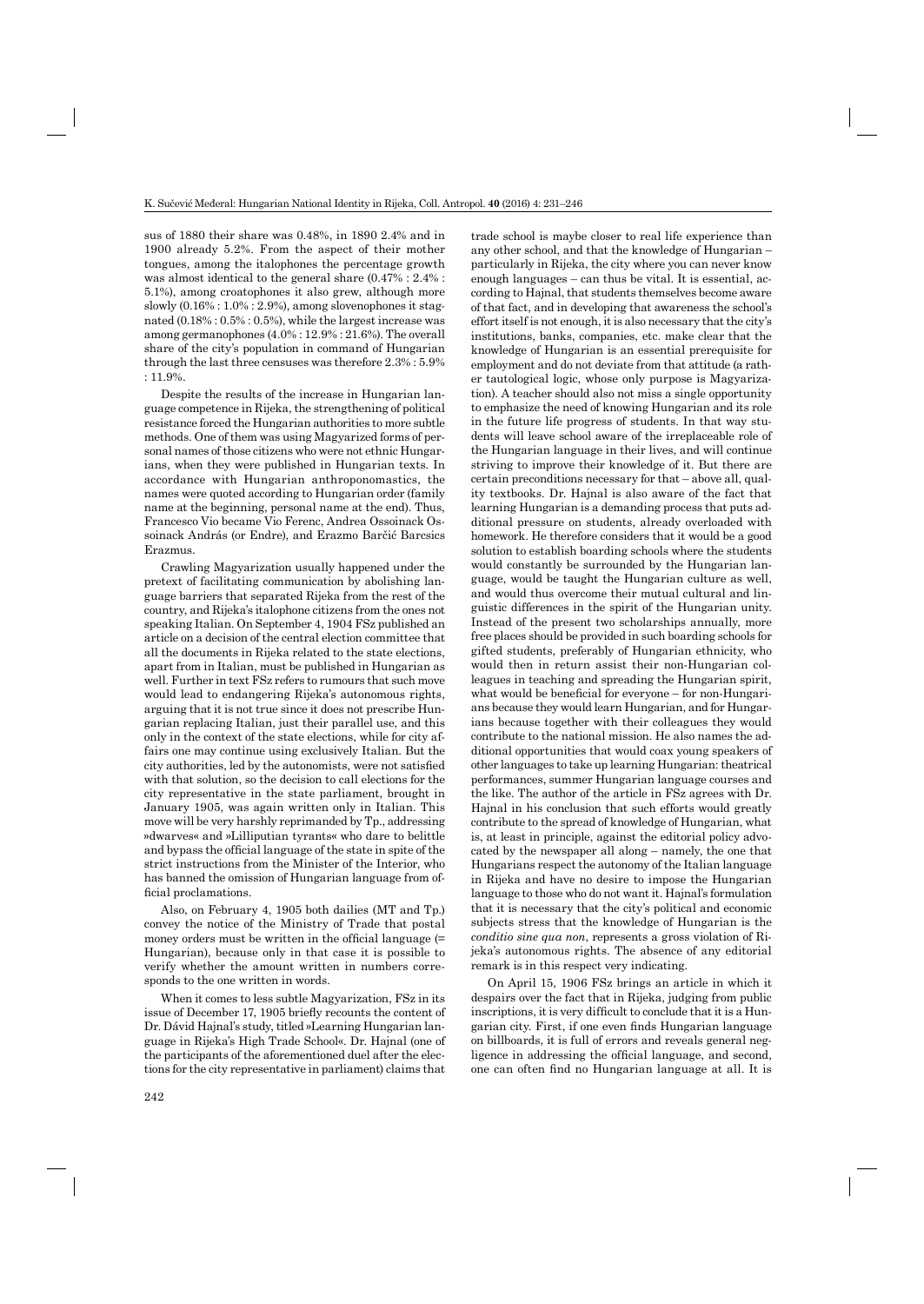particularly outrageous that one can frequently see Croatian name Riecka (sic!) on signs, which is of course fiction, since as there is no longer Ofen-Pesth or Pressburg, there can also neither be Rijeka nor Zagreb, only Fiume and Zágráb. Indeed, one can use the name »Rijeka«, just as one can steal. But the law is clear in both matters. Besides, numerous merchants from Rijeka display the inscription: »XY, Fiume (Riecka), Österreich« on their stationery intended to be used abroad. But what upset the author the most was a text in a French language tourist guide, which could be found on some of the ships owned by the Hungarian-Croatian shipping company (connecting cities and towns around Quarnero and Dalmatia). The controversial parts quoted in the article are e.g. the following: »Austria: Transleithanian possessions: Hungary. Administration seat: Pesth and Alt-Offen. It has 400,000 inhabitants, who are mostly Jewish. Among the city's schools one can single out the agricultural school…« The author wonders how can we possibly seek foreign understanding for our endeavours, when we ourselves serve them such nonsense on our ships? He concludes that the only way to fight it is that Rijeka's Hungarians boycott those merchants who have no Hungarian inscriptions on their shops and who employ people who cannot speak Hungarian, while as far as the Hungarian-Croatian shipping company and its anti-Hungarian attitude are concerned, it is to hope that the new government will take appropriate steps in that regard.

In some Hungarian circles, however, one can find a different view of the linguistic situation in Rijeka and its implications for relations in the city and beyond. Namely, Hungarians often after their arrival to Rijeka feel that, because Rijeka belongs to Hungary, they are not obliged to learn Italian. On that matter, an appeal of Dr. Géza Kenedi appeared on the cover of FSz's issue from December 13, 1903, in which he believes that this phenomenon unnecessarily widens the gap between Rijeka's Italians and Hungarians, not contributing to the peaceful coexistence of the two communities. Not knowing the local language leads to ignorance of the local culture, and so to the inability of acquainting with the city, and as long as this situation persists the local population will perceive Hungarians as strangers and intruders in their city. Kenedi cites other advantages of knowing Italian as well: the strengthening of cultural ties between Hungary and Italy, a connection with the centuries-long culture…in fact, he even sees the opening towards the Italian language as means of fighting the long-term Germanization of the Hungarian language.

To this appeal is attached the abovementioned proclamation on the establishment of the Rijeka Patriotic Party, in which it is stated that one of the important points of this party's program is not only to preserve the position of the Italian language in the city, but also to spread and promote it across Hungary itself, pointing to the benefits of such measures for the entire country.

The dominant position of the Italian language in Rijeka left its mark in Hungarian – in the speech of Rijeka's Hungarians (even in the newspaper discourse, one can only assume how it was in everyday colloquial language) one can find a larger number of Italian loanwords than in standard Hungarian, especially for certain local cultural and social phenomena, such as Italian names for the city's political subjects, e.g. raprezentánca (city council) and podeszta (mayor).

One of the manifestations of the linguistic and ethnic relations in the city are the names of the streets and other public areas. The streets mostly bear the names of prominent city figures and some meritorious characters from the Hungarian (mainly political) history (eg. Andrassy, Kossúth, Deák, Baross...but also Munkácsy and Petőfi). The terms defining public areas (ie. »street«, »square«, »embankment«…), although officially bilingual (eg. Ciotta utcza/Via Ciotta), are often quoted in their Italian forms even in Hungarian newspapers.

The following anecdote from the session of the city council, published in Tp.'s issue from January 11, 1905, demonstrates how the Italians in Rijeka perceived the role of the Hungarian language. Riccardo Zanella read a letter from the Minister of the Interior before the election organizing committee, by directly translating it from Hungarian into Italian. At one point he paused, to what one of the members of the committee (named Stupičić, originally a loyalist who will soon join the autonomists) asked if the translation was unclear. The chairman of the committee, mayor Francesco Vio, pointed out to the member of the committee that Zanella was translating directly from Hungarian, asking him, after Stupičić had expressed his surprise with that information, if he wanted the text to be read in Hungarian as well. Stupičić refused, to what the committee erupted in laughter. Although the author of the article does not make any specific comment, one can read between the lines that the members of the committee believed that reading in Hungarian would be an unnecessary formality, since they all understood Italian anyway, and Stupičić's initial reaction indicated that it was quite understandable for memos of the central government directed to Rijeka's authorities to be translated into Italian.

The multilingualism issue has become especially tricky during WWI, when the inter-ethnic tensions in Rijeka intensified even more, and Italian, besides being the language of Rijeka, became the official language of one of the countries with which the Austria-Hungary was at war, so its position in Rijeka was under even greater scrutiny. On January 1, 1918 Tp. brings a comment of Hugo Farkasházy from Világ (World) newspaper, describing problems the Hungarian lawyers authorized to represent clients during judicial proceedings in Rijeka face due to them not knowing Italian, since Rijeka's courts in such cases do not want to recede from the government's decision of 1871, according to which the official language of Rijeka's royal courts is Italian, thus leading to procedural difficulties (the courts refuse submissions written in Hungarian, decisions are brought exclusively in Italian, etc.). Farkasházy believes that this practice should be changed, at least for disputes involving parties from other parts of Hungary, claiming that the government is not doing enough in this regard, out of fear of complaints from the Croatian side, which in turn, according to Farkasházy, has no basis for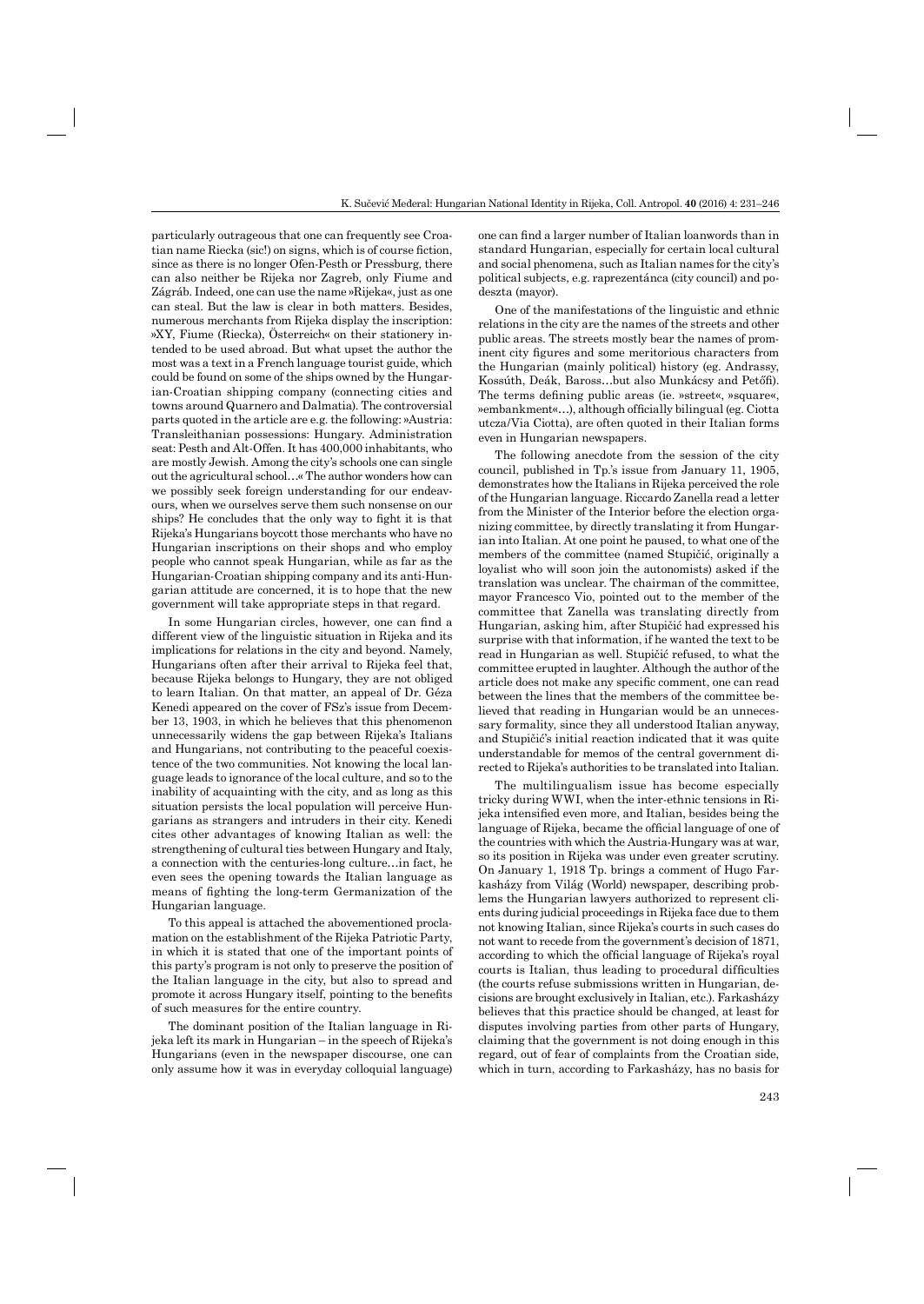this whatsoever, since Rijeka is Hungarian territory. Although he advocates a decree that the official language of Rijeka's courts becomes Hungarian, he would agree to a compromise solution that would allow the members of each linguistic community to communicate in their own language. The trouble is that such measure would require for the judges to be able to speak Italian, Hungarian and Croatian equally good, and such judges are few. It is however still possible, since according to current needs no more than five judges of such profile would be required. But the government approaches those issues as a hornet's nest, and thus a situation persists whereby in Rijeka's courts, although already more than a third of the population is hungarophone (Farkasházy's data, not supported by statistical facts), Hungarian still has no right of representation. Tp.'s comment to the article is that the language issue will inevitably be dealt with once the war is over, together with the final solution to the problem of Rijeka's provisorium, but the commentator believes that the idea of three languages is hard to imagine, since even the bilingualism creates enough insurmountable difficulties. He therefore thinks the only official language should be Hungarian, and that Italian could be allowed in submissions and discussions, while the records, the verdicts and publications must be exclusively in Hungarian. As for Croatian, it can keep the current status of language in use for litigations in maritime law.

## **Everyday life**

Since the studied material was mainly limited in distribution to Rijeka area, it is possible to find numerous short news dedicated to regular phenomena of city life – from public events to crime news, to price trends, to ship timetables, to readers' letters… Although most of them are irrelevant for the issues of our research (except that the announcements for cultural events – usually ethnically colored – can provide information on their frequency and places where the members of a particular community gathered), we still managed to find some interesting motives.

As for the sports life of Hungarians in Rijeka, in MT in early February 1905 we find a notice on the establishment of athletics and fencing association, in addition to the already existing rowing club. The author expresses fear that these sports associations, due to a lack of funding, a loss of members' interest or other personal reasons, will cease to exist in a year or two, and wonders whether such number of purely Hungarian sports associations is too huge for Rijeka's Hungarian population, at that time numbering a few thousand – so he suggests that in order to sustain these associations a possibility of admitting members of Italian ethnicity should be considered.

In employment advertisements published on the back pages of the newspapers one can stumble upon the ones addressing preferred ethnicity of candidates, even if the reason is actually only the knowledge of a certain language – e.g. »Hungarian youngster wanted for office intern; those knowing German can also apply« (why could

244

not an Austrian knowing Hungarian apply, or Italian and Croat knowing both required languages?). Such criteria are especially common in advertisements for governesses. Today we would consider such advertisements discriminatory, but at the time they were a legitimate way for compatriot networks in a multi-ethnic city to function.

## **Conclusions**

Although the source material was limited in the aspect of time, thus largely preventing gaining the integral direct image of Rijeka's city life throughout the period of the Hungarian rule, the material from the period of the Dualism crisis is in many ways crucial for the city, because a rift between the Hungarian authorities and the autonomists started at that time, by which the economical romance between Rijeka and Hungarians will slowly die out. It gives a good insight into all the complexity of relations between the authorities of the city and the state, as well as between the three main ethnic (or even national) groups that claimed their right on Rijeka. In fact, one might even say that this turbulent period summarizes all the problems of Rijeka's identity relevant for our research, since a period preceding it is marked by economic boom and idyllic relations, while the period that followed is the time of the general collapse of the Monarchy, when centrifugal tendencies, which might not have received a necessary momentum in times of peace, began to intensify. Therefore the period around 1905, the one in which the first cracks in the golden coating of Hungarian Rijeka appear, is the most indicating for understanding the complexity of identity issues that have plagued the residents of the city at the mouth of Rječina, whose only leitmotiv through much of the city's history seemed to be escaping from direct pretenders to rule over Rijeka, by opportunistically stressing the counter-identity – highlighting Hungarianness to resist Croats, the autonomism to resist Hungarians, Italianness to resist Yugoslavians, the autonomism again to resist D'Annunzio and later Fascist Italy…until reluctance or inability to resist Tito's Yugoslavia brought to a large exodus of Italians and optants during the decade after WWII, by which the centuries long identity of Fiumani would disappear. It is an identity similar to the one in many European multiethnic, especially port, cities – intractable, irreducible to uniform patterns of any nation that is not the one belonging to the city itself. The episode of Hungarian rule over the city, although undeniably responsible for positioning the city on the economic map of Europe, in all other efforts – and as one can see, they tried both the easy and the hard way – remained just another futile attempt to find a firm foothold on the mountainous coast of Rijeka and to run over what has been built there for centuries. Even if the outcome of the WWI had been different, the Hungarian episode would probably have ended  $-$  in the final days of the war desperate steps have been undertaken to introduce Trialism and establish a South Slavic administrative unit in the Austro-Hungarian Empire, which would probably have incorporated Rijeka as well, and by which thus the catastrophic forecasts of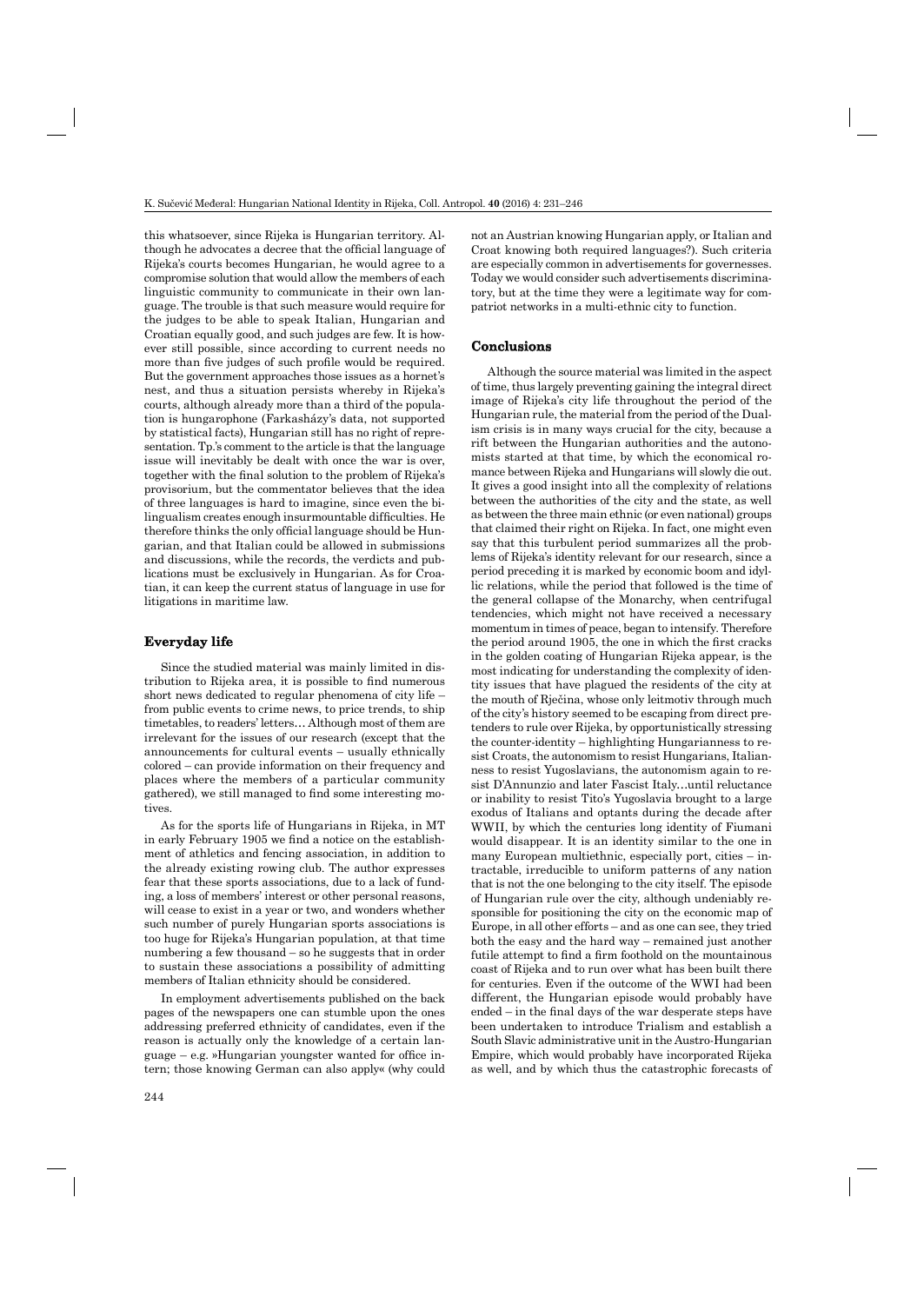those Hungarians who warned Italians that the Hungarian rule is actually their protection from assimilation would have come true. But that is already beyond the scope of our research and goes over to the field of alternative history. On the other hand, as an example of the fluidity and opportunism of Fiumani identity, we can conclude this article with a political anecdote which shows that Hungarians never had a person among Rijeka's citizens who they could rely on completely:

Andrea Ossoinack, who, despite strong support from Hungarian newspapers, suffered a defeat from Zanella on the election for Rijeka's representative in the Hungarian parliament in 1905, finally managed to become a parliamentary deputy by a decree in 1916. It was exactly his speech in the Hungarian parliament, held on October 10, 1918, that would raise controversies in Hungarian media. Ossoinack, speaking of the Croatian and South Slavic pretensions to Rijeka at the time, stated to be strongly opposed to them and that he believed the citizens of Rijeka, in accordance with all the other citizens of the Monarchy, had the right to self-determination. Although the newspaper initially expressed hope that the absence of a remark that self-determination must understand Rijeka remaining part of the countries of the Crown of St. Stephen was probably a failure in the transmission of Ossoinack's statement, it would later be established that Ossoinack indeed did not say anything more than what was quoted, so even the then-Prime Minister Sándor Weckerle had a need to complement Ossoinack's statement exactly by the remark that Rijeka must by all means remain part of Hungary. The editorial of Tp., dated October 20, expresses surprise by Ossoinack's incomplete statement, which suggests hesitation and waiting for the outcome of the situation. After all, if he clearly emphasized to be against the Yugoslav pretensions and the irredentism is an illusion that has no significant support in Rijeka anyway, what else is left but Rijeka to remain a part of Hungary? How is it then possible that in such crucial moments the city's represen-

## **R E F E R E N C E S REFERENCES**

1. ANDRÁSI D. Ispreplitanje kulturno-povijesne uloge i pravnog stanja Rijeke na prijelazu iz XIX. u XX. stoljeće. In: Rijeka i mađarska kultura (Državni arhiv u Rijeci, Rijeka, 2004) – 2. ŽIC I. Rijeka i Mađarska. In: Sušačka revija 76, Rijeka 2011 — 3. FRIED I. Kulturni identitet granice (Vittorio Gauss – Viktor Garády). In: Rijeka i mađarska kultura (Državni arhiv u Rijeci, Rijeka, 2004) — 4. FABRI A. Jedna

tative in the Hungarian parliament fails to confirm his loyalty to the struggle for preserving the ties between the city and its motherland, an idea supported by the most of Rijeka's citizens anyway? The author of the comment also wonders on the absence of any reaction from Rijeka's governor Zoltán Jekelfalussy, who did not bother that Ossoinack should take an unambiguous stance in his statement.

Merely nine days after that article Jekelfalussy will hand over the city to the South Slavic military units and abandon it, Tp. will stop being published, and Andrea Ossoinack, thanks to the aforementioned statement, will be invited to the Paris Peace Conference in which he will represent the interests of Rijeka's population, refusing Rijeka's joining the new State of Slovenes, Croats and Serbs, considering that the city of Rijeka and its port would be marginalized in it and thus prolong the economical agony of the city already seriously struck by the fouryear war. Although Ossoinack personally did not agree with this proposal, it is exactly his idea of self-determination that will finally persuade Woodrow Wilson to consider establishing the Free State of Rijeka, whose only president during its four years' existence will become Ossoinack's former rival Riccardo Zanella. *Sic transit gloria mundi.*

#### **Sources**

Magyar Tengerpart. Kivádorlási, közgazdasági és tengerészeti kérdésekkel foglalkozó napilap. XIII. évfolyam, 21–43. sz. Fiume, 1905.

A Tengerpart. Politikai napilap. II. évfolyam, 11–53. sz. Fiume, 1905.

A Tengerpart. Politikai napilap. XIV–XV. évfolyam. Fiume, 1917/18.

Fiumei Szemle (Rivista di Fiume). I–IV. évfolyam. Fiume, 1903–1906.

spisateljica 19. stoljeća o riječkim Mađarima. In: Rijeka i mađarska kultura (Državni arhiv u Rijeci, Rijeka, 2004) — 5. VARGA Cs. Jezični udžbenici u nastavi mađarskog jezika u Rijeci. In: Rijeka i mađarska kultura (Državni arhiv u Rijeci, Rijeka, 2004) — 6. PELLES T. A magyar nyelv Fiume közoktatásában. In: Hungarológiai Évkönyv 2, Budapest 2001.

#### *K. Sučević Međeral*

*Institute for Croatian Language and Linguistics, Republike Austrije 16, 10 000 Zagreb, Croatia e-mail: kmederal@ihjj.hr*